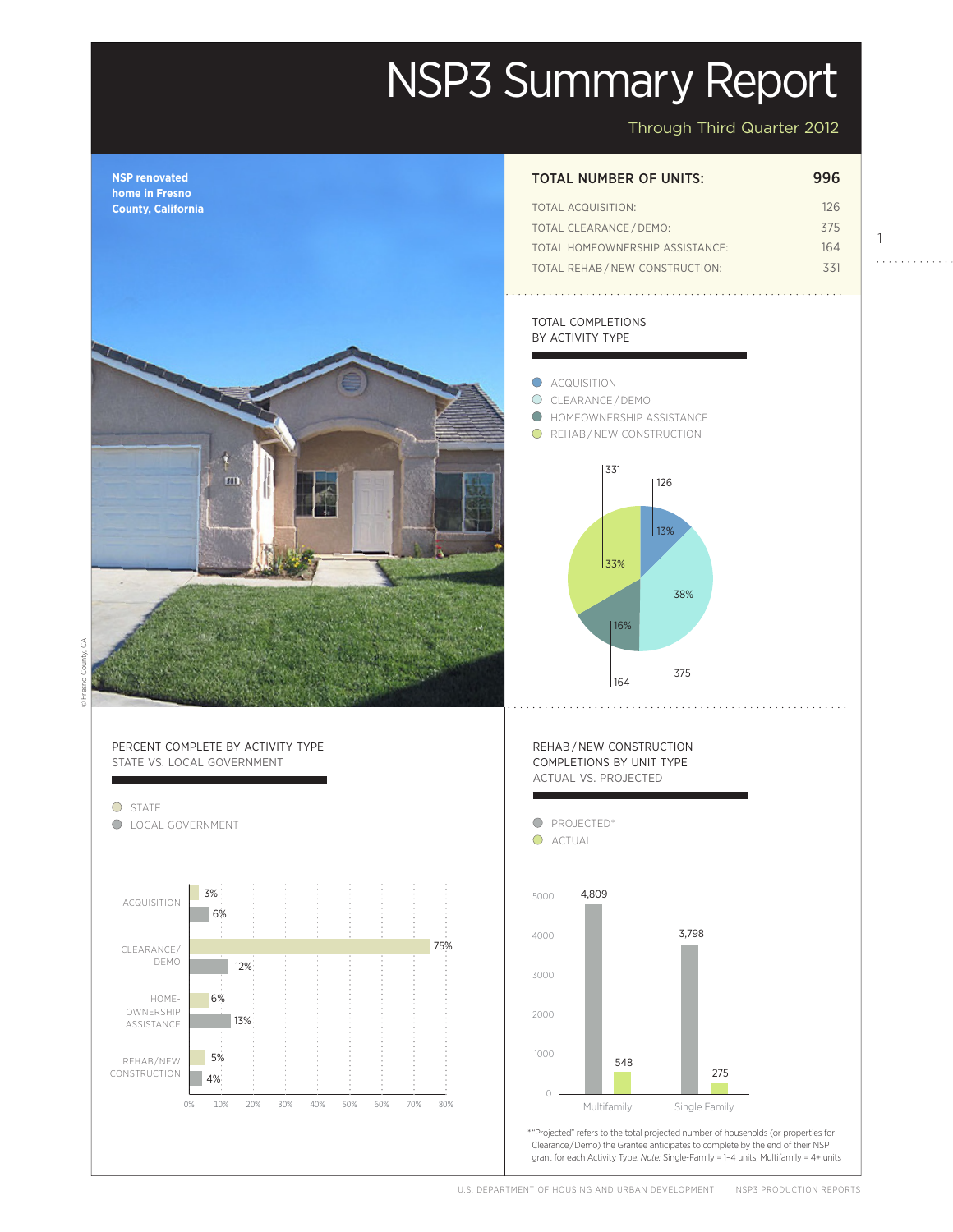# STATE VS. LOCAL COMPLETIONS ACTUAL VS. PROJECTED

F

 $\overline{a}$ 

4%



0

2000

COMPLETED UNITS BY ACTIVITY TYPE AND NATIONAL OBJECTIVES

| GRANTEE                    | <b>ACQUISITION</b>  | CLEARANCE/<br>DEMO | HOME-<br>OWNERSHIP<br>ASSISTANCE | REHAB/<br>NEW<br>CONSTRUCTION    | TOTAL                       |
|----------------------------|---------------------|--------------------|----------------------------------|----------------------------------|-----------------------------|
| Adams County, CO           | O                   |                    |                                  | 0                                | O                           |
| <b>LH25</b><br><b>LMMI</b> | $\circ$             |                    |                                  | $\overline{0}$                   | $\mathbf 0$<br>$\mathbf 0$  |
| Akron, OH                  | $\overline{0}$      | $\overline{0}$     |                                  | $\mathbf 0$                      | 0                           |
| <b>LH25</b><br><b>LMMI</b> | $\circ$             | $\overline{0}$     |                                  | $\overline{O}$<br>$\overline{0}$ | $\mathbf 0$<br>$\mathbf 0$  |
| Alaska State Program       | $\mathbf{O}$        |                    |                                  | 0                                | O                           |
| <b>LH25</b><br>LMMI        | $\circ$<br>$\Omega$ |                    |                                  | $\overline{O}$<br>$\overline{0}$ | $\mathbf 0$<br>$\mathbf{O}$ |
| Anderson, IN               | 0                   | 2                  |                                  | 1                                | 3                           |
| <b>LMMI</b>                | $\Omega$            | $\overline{2}$     |                                  | $\mathbf{1}$                     | $\overline{3}$              |
| Anoka County, MN           |                     |                    |                                  |                                  | 1                           |
| <b>LH25</b><br><b>LMMI</b> | $\circ$             |                    |                                  |                                  | $\mathbf 0$<br>$\mathbf{1}$ |
| Apple Valley, CA           | $\Omega$            |                    | 3                                | $\mathbf 0$                      | 3                           |
| <b>LH25</b><br><b>LMMI</b> | $\Omega$            |                    | 3                                | $\mathbf 0$<br>$\overline{0}$    | O<br>$\overline{3}$         |

2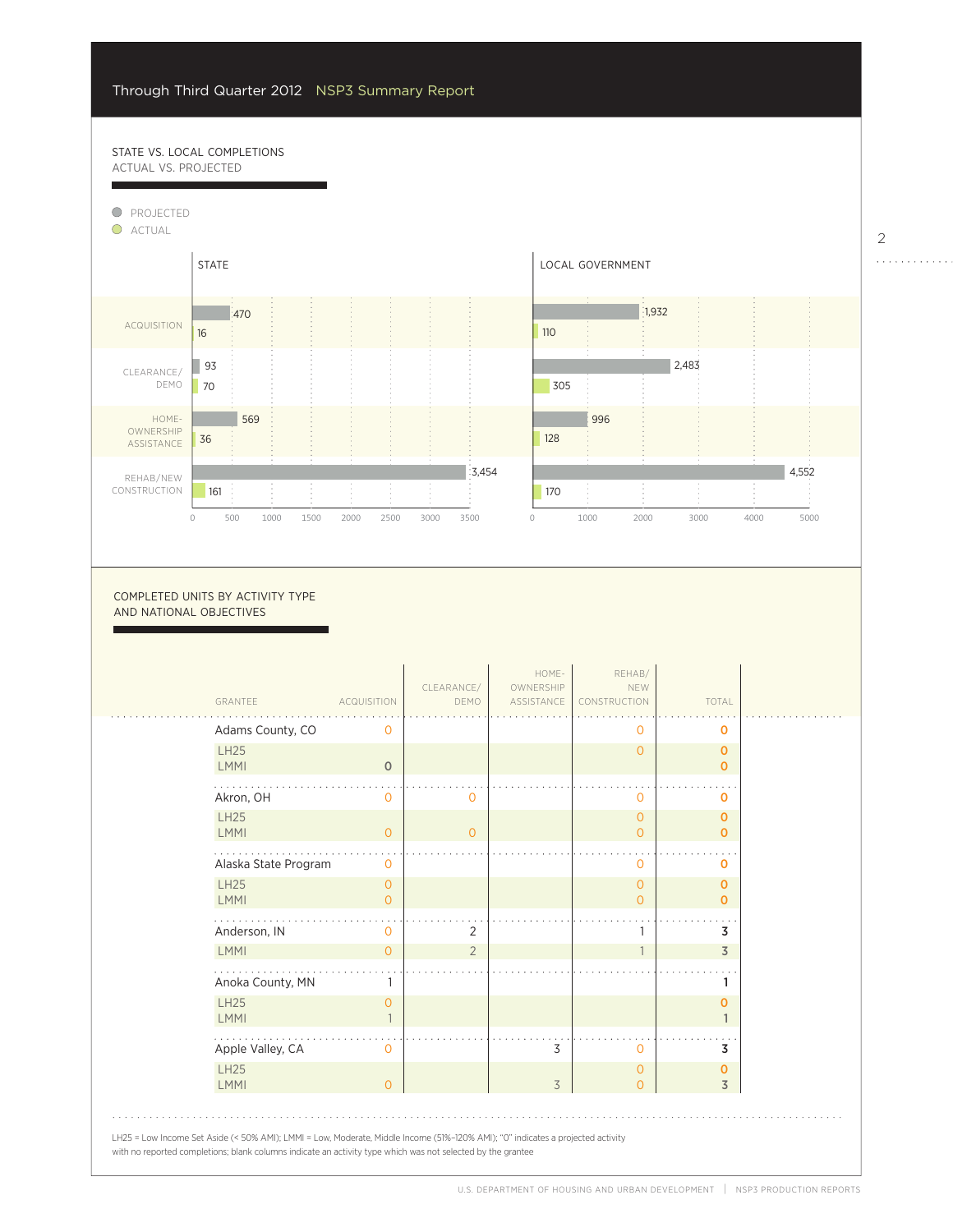|                            |                                       | CLEARANCE/     | HOME-<br>OWNERSHIP  | REHAB/<br>NEW                              |                                      |  |
|----------------------------|---------------------------------------|----------------|---------------------|--------------------------------------------|--------------------------------------|--|
| GRANTEE                    | <b>ACQUISITION</b>                    | DEMO           | ASSISTANCE          | CONSTRUCTION                               | TOTAL                                |  |
| Arizona State Program      | 0                                     |                |                     | 0                                          | 0                                    |  |
| LH25                       | $\circ$                               |                |                     | $\mathsf{O}\xspace$                        | $\mathbf 0$                          |  |
| Atlanta, GA                |                                       |                |                     | $\mathbf 0$                                | o                                    |  |
| LH25<br>LMMI               |                                       |                |                     | $\mathsf{O}\xspace$<br>$\overline{O}$      | $\mathbf{O}$<br>0                    |  |
| Augusta, GA                |                                       | 0              |                     | $\mathbf 0$                                | $\mathbf 0$                          |  |
| LH25<br><b>LMMI</b>        |                                       | $\overline{0}$ |                     | $\mathsf{O}\xspace$<br>$\overline{O}$      | $\mathbf 0$<br>$\mathbf{o}$          |  |
| .                          |                                       |                |                     |                                            |                                      |  |
| Aurora, CO                 | 6                                     |                | $\mathbf 0$         |                                            | 6                                    |  |
| LH25<br><b>LMMI</b>        | $\mathsf{O}\xspace$<br>6              |                | $\overline{0}$      |                                            | $\pmb{\mathsf{O}}$<br>6              |  |
| Avondale City, AZ          |                                       | 0              | 3                   | $\mathbf 0$                                | 3                                    |  |
| LH25<br>LMMI               |                                       | $\overline{0}$ | $\overline{O}$<br>3 | $\mathsf{O}\xspace$<br>$\circ$             | $\pmb{0}$<br>$\overline{3}$          |  |
| .<br>Bakersfield, CA       | 0                                     |                |                     |                                            | 0                                    |  |
| <b>LH25</b><br><b>LMMI</b> | $\overline{0}$<br>$\overline{O}$      |                |                     |                                            | $\mathbf{o}$<br>$\mathbf{O}$         |  |
| Birmingham, AL             |                                       |                |                     | $\mathbf 0$                                | o                                    |  |
| LH25<br><b>LMMI</b>        |                                       |                |                     | $\overline{O}$<br>$\overline{0}$           | 0<br>$\mathbf{o}$                    |  |
| Boynton Beach, FL          | 0                                     |                | $\mathbf 0$         |                                            | 0                                    |  |
| LH25<br>LMMI               | $\mathsf{O}\xspace$<br>$\overline{0}$ |                | $\overline{0}$      |                                            | $\mathbf 0$<br>$\mathbf 0$           |  |
| Brevard County, FL         | 0                                     |                |                     | $\mathbf 0$                                | $\mathbf 0$                          |  |
| LH25<br><b>LMMI</b>        | $\overline{0}$<br>$\overline{0}$      |                |                     | $\mathsf{O}\xspace$<br>$\circ$             | $\mathbf 0$<br>$\mathbf 0$           |  |
| Broward County, FL         |                                       |                |                     | $\mathbf 0$                                | o                                    |  |
| LH25<br><b>LMMI</b>        |                                       |                |                     | $\mathsf{O}\xspace$<br>$\overline{0}$      | 0<br>$\mathbf 0$                     |  |
| .<br>Butler County, OH     |                                       | $\overline{2}$ |                     | $\mathsf{O}\xspace$                        | .<br>$\overline{2}$                  |  |
| LH25<br>LMMI               |                                       | $\overline{2}$ |                     | $\mathsf{O}\xspace$<br>$\mathsf{O}\xspace$ | $\pmb{\mathsf{O}}$<br>$\overline{2}$ |  |
| .<br>Canton, OH            |                                       | 14             |                     | $\mathsf{O}\xspace$                        | 14                                   |  |
| LH25<br>LMMI               |                                       | 14             |                     | $\mathsf{O}\xspace$<br>$\overline{O}$      | $\mathbf 0$<br>14                    |  |
|                            |                                       |                |                     |                                            |                                      |  |

3 . . . . . . . . . . . .

LH25 = Low Income Set Aside (< 50% AMI); LMMI = Low, Moderate, Middle Income (51%–120% AMI); "0" indicates a projected activity with no reported completions; blank columns indicate an activity type which was not selected by the grantee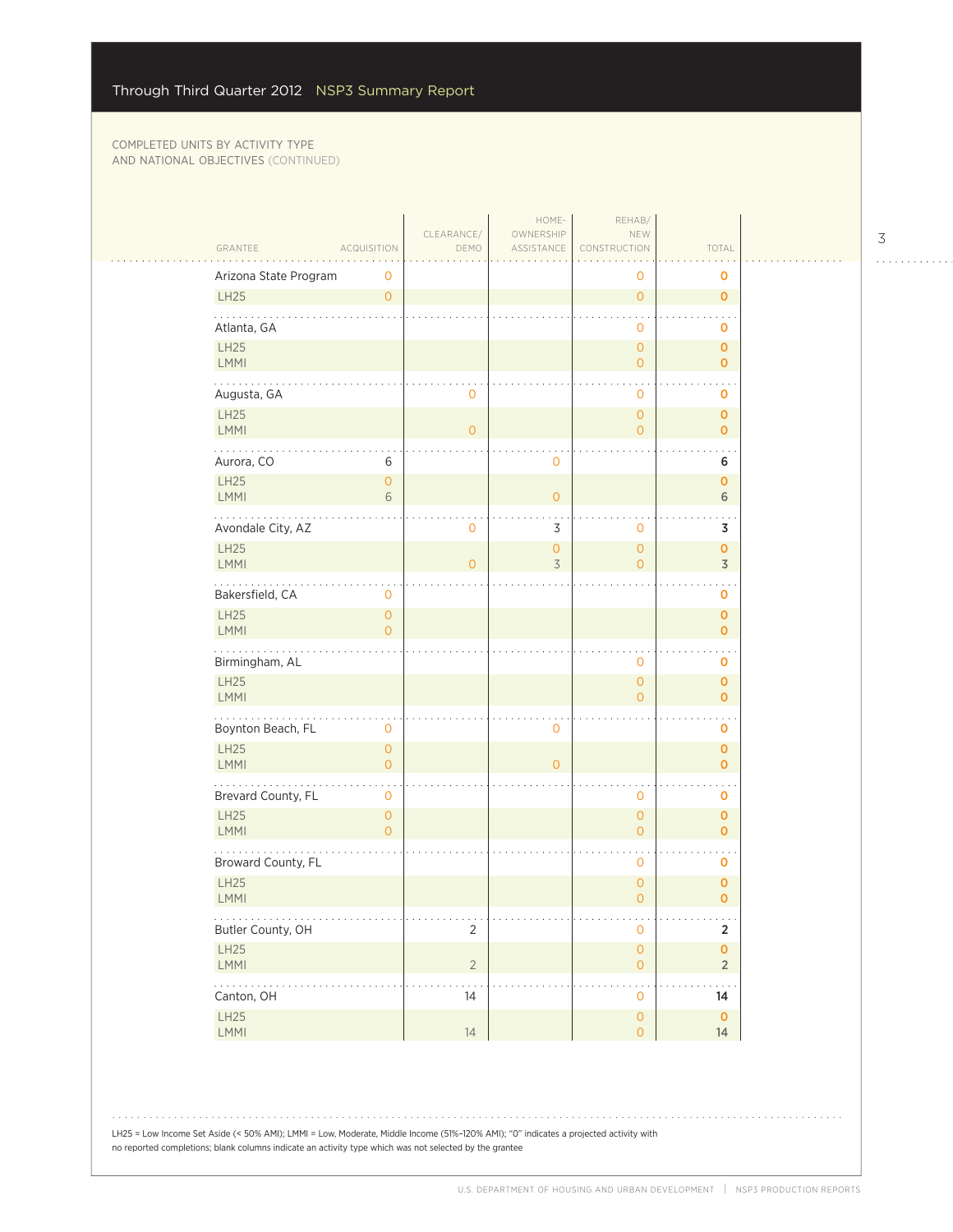|  | GRANTEE                                                                                                                                                                                                                                        | <b>ACQUISITION</b>                    | CLEARANCE/<br>DEMO  | HOME-<br>OWNERSHIP<br>ASSISTANCE | REHAB/<br>NEW<br>CONSTRUCTION         | TOTAL                          |  |
|--|------------------------------------------------------------------------------------------------------------------------------------------------------------------------------------------------------------------------------------------------|---------------------------------------|---------------------|----------------------------------|---------------------------------------|--------------------------------|--|
|  | Cape Coral, FL                                                                                                                                                                                                                                 | 0                                     |                     |                                  | 14                                    | 14                             |  |
|  | LH25<br><b>LMMI</b>                                                                                                                                                                                                                            | $\overline{O}$                        |                     |                                  | $\overline{0}$<br>14                  | $\mathbf{O}$<br>14             |  |
|  | Chandler, AZ                                                                                                                                                                                                                                   | 0                                     |                     | 0                                |                                       | 0                              |  |
|  | LH25<br><b>LMMI</b>                                                                                                                                                                                                                            | $\overline{O}$<br>$\overline{O}$      |                     | $\overline{O}$                   |                                       | $\mathbf{o}$<br>$\mathbf{O}$   |  |
|  | .<br>Charlotte County, FL                                                                                                                                                                                                                      |                                       | 0                   |                                  | 0                                     | 0                              |  |
|  | LH25<br><b>LMMI</b>                                                                                                                                                                                                                            |                                       | $\overline{O}$      |                                  | $\circ$<br>$\overline{0}$             | $\mathbf{o}$<br>$\mathbf{0}$   |  |
|  | Chicago, IL                                                                                                                                                                                                                                    |                                       | $\mathsf{O}\xspace$ |                                  | $\mathbf 0$                           | o                              |  |
|  | <b>LH25</b><br>LMMI                                                                                                                                                                                                                            |                                       | $\mathbf{0}$        |                                  | $\overline{O}$<br>$\overline{O}$      | $\mathbf{o}$<br>$\overline{0}$ |  |
|  | Cincinnati, OH                                                                                                                                                                                                                                 |                                       | $\mathbf 0$         |                                  | 2                                     | $\overline{2}$                 |  |
|  | LH25<br><b>LMMI</b>                                                                                                                                                                                                                            |                                       | $\overline{0}$      |                                  | $\overline{O}$<br>$\overline{2}$      | $\mathbf{o}$<br>$\overline{2}$ |  |
|  | Citrus County, FL                                                                                                                                                                                                                              |                                       |                     |                                  | $\mathbf 0$                           | 0                              |  |
|  | LH25<br><b>LMMI</b>                                                                                                                                                                                                                            |                                       |                     |                                  | $\circ$<br>$\overline{O}$             | $\pmb{0}$<br>$\mathbf{0}$      |  |
|  | Clark County, NV                                                                                                                                                                                                                               |                                       | $\mathsf{O}\xspace$ |                                  | 5                                     | 5                              |  |
|  | <b>LH25</b><br><b>LMMI</b>                                                                                                                                                                                                                     |                                       | $\Omega$            |                                  | $\overline{O}$<br>5                   | $\mathbf{o}$<br>5              |  |
|  | .<br>Clark County, OH                                                                                                                                                                                                                          |                                       |                     |                                  | $\mathbf 0$                           | 0                              |  |
|  | LH25<br>LMMI                                                                                                                                                                                                                                   |                                       |                     |                                  | $\circ$<br>$\overline{O}$             | $\mathbf{O}$<br>$\mathbf{O}$   |  |
|  | Clayton County, GA                                                                                                                                                                                                                             |                                       | $\mathbf 0$         | $\mathbf 0$                      | $\overline{2}$                        | $\overline{2}$                 |  |
|  | LH25<br><b>LMMI</b>                                                                                                                                                                                                                            |                                       | $\overline{O}$      | $\overline{0}$                   | $\overline{1}$<br>$\mathbf{1}$        | $\mathbf{1}$<br>$\mathbf{1}$   |  |
|  | Clearwater, FL                                                                                                                                                                                                                                 |                                       |                     |                                  | $\mathbf 0$                           | $\mathbf 0$                    |  |
|  | LH25<br><b>LMMI</b>                                                                                                                                                                                                                            |                                       |                     |                                  | $\overline{O}$<br>0                   | $\mathbf 0$<br>0               |  |
|  | Cleveland, OH                                                                                                                                                                                                                                  |                                       | 0                   |                                  | 0                                     | 0                              |  |
|  | LH25<br><b>LMMI</b>                                                                                                                                                                                                                            |                                       | $\mathbf{O}$        |                                  | $\circ$<br>$\circ$                    | $\mathbf{o}$<br>0              |  |
|  | .<br>Cobb County, GA                                                                                                                                                                                                                           | 0                                     |                     | 0                                | 0                                     | $\ddotsc$<br>o                 |  |
|  | LH25<br>LMMI                                                                                                                                                                                                                                   | $\mathsf{O}\xspace$<br>$\overline{0}$ |                     | $\mathbf 0$<br>$\overline{0}$    | $\mathsf{O}\xspace$<br>$\overline{O}$ | $\pmb{0}$<br>$\mathbf{0}$      |  |
|  |                                                                                                                                                                                                                                                |                                       |                     |                                  |                                       |                                |  |
|  |                                                                                                                                                                                                                                                |                                       |                     |                                  |                                       |                                |  |
|  | LH25 = Low Income Set Aside (< 50% AMI); LMMI = Low, Moderate, Middle Income (51%-120% AMI); "0" indicates a projected activity with<br>no reported completions; blank columns indicate an activity type which was not selected by the grantee |                                       |                     |                                  |                                       |                                |  |

4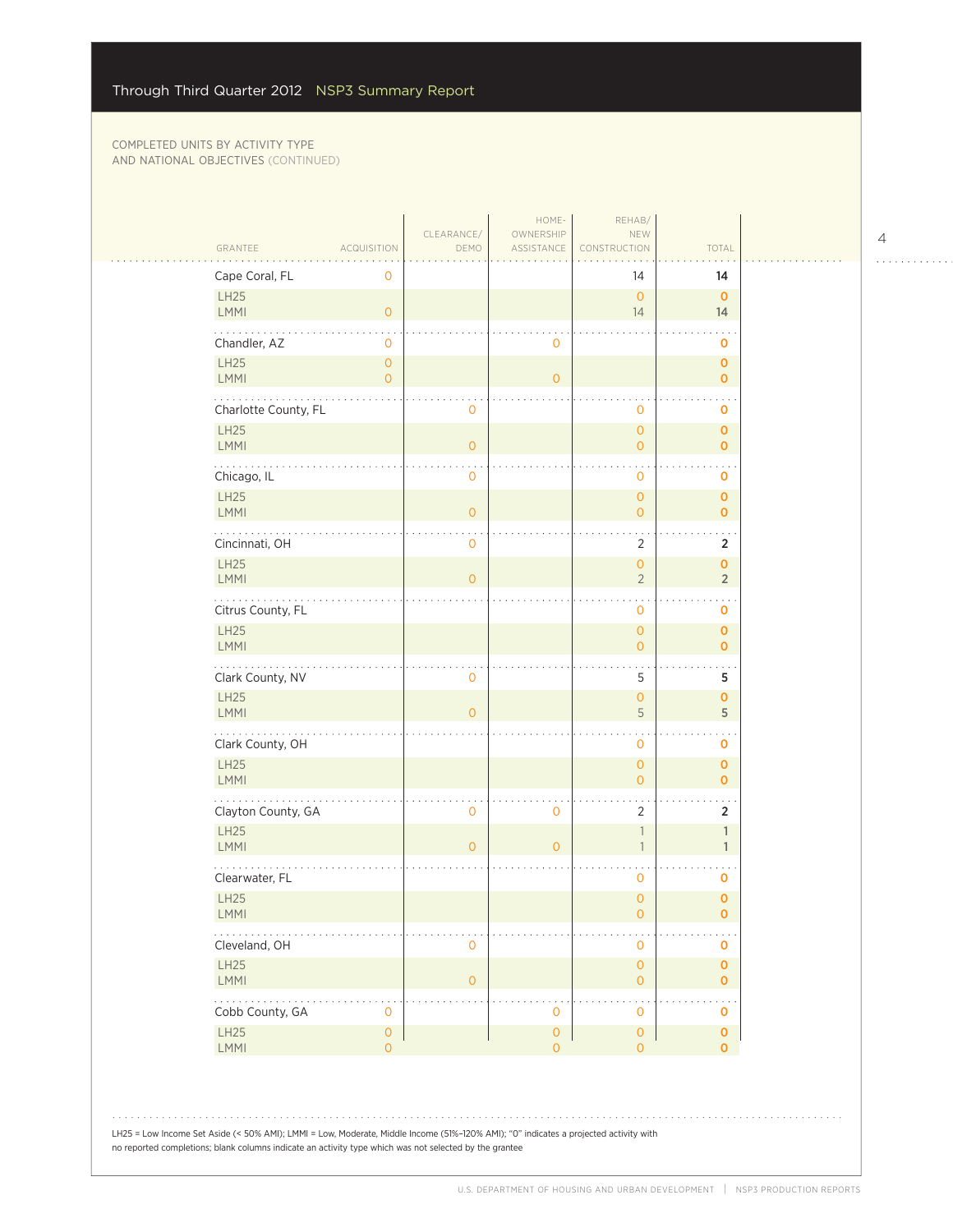$\mathbb{R}$ 

|                                                          | CLEARANCE/     | HOME-<br>OWNERSHIP   | REHAB/<br>NEW                              |                                |  |
|----------------------------------------------------------|----------------|----------------------|--------------------------------------------|--------------------------------|--|
| GRANTEE<br><b>ACQUISITION</b><br>Collier County, FL<br>0 | DEMO           | ASSISTANCE           | CONSTRUCTION                               | TOTAL<br>0                     |  |
| LH25<br>$\mathbf{O}$<br>LMMI<br>$\overline{O}$           |                |                      |                                            | $\mathbf{O}$<br>$\overline{0}$ |  |
| Columbus, OH<br>$\mathbf 0$                              | 12             |                      | $\mathbf 0$                                | 12                             |  |
| LH25<br><b>LMMI</b><br>$\mathbf{O}$                      | 12             |                      | $\overline{0}$<br>$\overline{O}$           | $\mathbf{o}$<br>12             |  |
| Columbus-Muscogee, GA<br>$\mathbf 0$                     |                | $\mathbf 0$          | 0                                          | 0                              |  |
| <b>LH25</b><br>$\mathbf{O}$<br>LMMI                      |                | $\overline{O}$       | $\overline{O}$                             | $\mathbf{O}$                   |  |
| $\overline{O}$<br>Commonwealth of                        |                |                      | $\mathbf 0$                                | $\mathbf{O}$                   |  |
| Puerto Rico<br><b>LH25</b>                               |                |                      | $\mathbf 0$<br>$\overline{0}$              | o<br>0                         |  |
| LMMI                                                     |                |                      | $\overline{O}$                             | $\mathbf{0}$                   |  |
| Compton, CA                                              |                |                      | 0                                          | 0                              |  |
| LH25<br>LMMI                                             |                |                      | $\overline{O}$<br>$\overline{0}$           | $\mathbf{O}$<br>0              |  |
| Connecticut State Program<br>$\mathbf 0$                 | 0              |                      | 0                                          | 0                              |  |
| <b>LH25</b><br>$\mathbf{O}$<br>LMMI<br>$\Omega$          | $\overline{O}$ |                      | $\overline{O}$<br>$\overline{O}$           | $\mathbf{o}$<br>$\mathbf{O}$   |  |
| Contra Costa County, CA                                  |                |                      | $\mathbf 0$                                | 0                              |  |
| LH25<br>.                                                |                |                      | $\overline{0}$                             | $\mathbf{O}$                   |  |
| Cook County, IL<br>$\mathbf 0$<br><b>LH25</b>            |                |                      | $\mathbf 0$<br>$\overline{0}$              | o<br>$\mathbf{o}$              |  |
| LMMI<br>$\Omega$                                         |                |                      | $\overline{0}$                             | $\mathbf{0}$                   |  |
| Coral Springs, FL<br><b>LH25</b>                         |                | 10<br>$\overline{2}$ | 0<br>$\overline{O}$                        | 10<br>$\overline{2}$           |  |
| LMMI<br>Corona, CA<br>$\overline{0}$                     |                | 8                    | $\overline{O}$<br>0                        | 8<br>0                         |  |
| <b>LH25</b><br>LMMI<br>$\circ$                           |                |                      | $\overline{0}$                             | $\mathbf 0$<br>$\mathbf 0$     |  |
| $\sim$ $\sim$ $\sim$<br>Cuyahoga County, OH              | 18             |                      | 0                                          | $18\,$                         |  |
| LH25<br><b>LMMI</b>                                      | $18\,$         |                      | $\mathsf{O}\xspace$<br>$\mathsf{O}\xspace$ | $\mathbf 0$<br>18              |  |
| والمالم والمالي<br>Dallas County, TX                     |                |                      | 6                                          | 6                              |  |
| LH25<br>LMMI                                             |                |                      | $\overline{4}$<br>$\overline{2}$           | $\overline{4}$<br>$2^{\circ}$  |  |

LH25 = Low Income Set Aside (< 50% AMI); LMMI = Low, Moderate, Middle Income (51%–120% AMI); "0" indicates a projected activity with no reported completions; blank columns indicate an activity type which was not selected by the grantee

5

 $\begin{array}{cccccccccccccc} . & . & . & . & . & . & . & . & . & . & . & . & . \end{array}$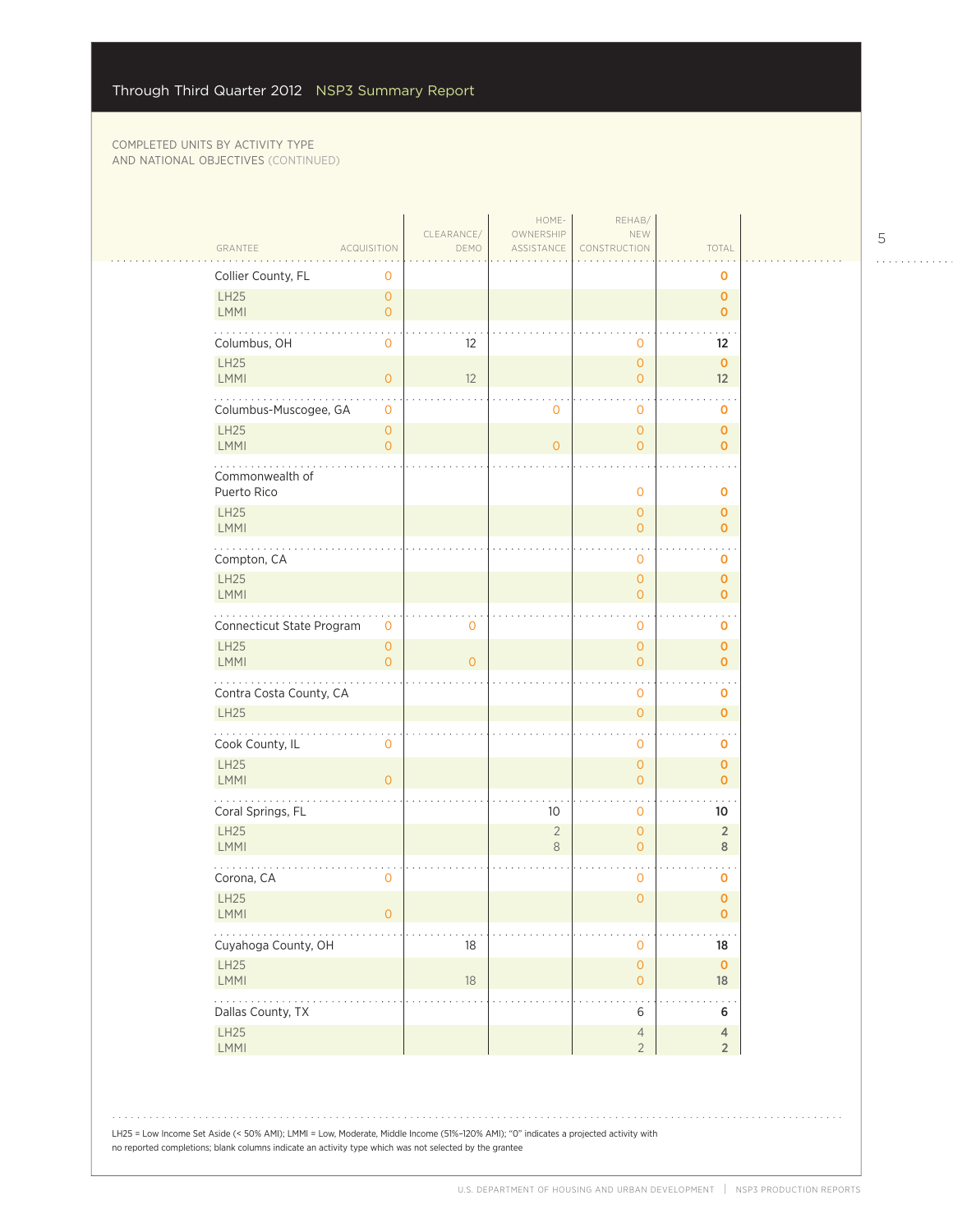| Dallas, TX<br>0<br>0<br>o<br>LH25<br>$\overline{0}$<br>$\overline{0}$<br>$\mathbf 0$<br><b>LMMI</b><br>$\overline{O}$<br>$\overline{O}$<br>$\mathbf{0}$<br>Davie, FL<br>2<br>$\mathbf{1}$<br>1<br><b>LH25</b><br>$\overline{0}$<br>$\overline{0}$<br>$\mathbf 0$<br>LMMI<br>$\overline{2}$<br>$\mathbf{1}$<br>$\overline{1}$<br>Dayton, OH<br>$\overline{2}$<br>0<br>2<br>LH25<br>$\overline{0}$<br>$\mathbf 0$<br><b>LMMI</b><br>$\overline{2}$<br>$\overline{2}$<br>$\overline{O}$<br>.<br>$\ddotsc$<br>Daytona Beach, FL<br>$\mathbf 0$<br>$\mathbf 0$<br>0<br>LH25<br>$\mathsf{O}\xspace$<br>$\mathbf 0$<br>LMMI<br>$\overline{O}$<br>$\mathbf{O}$<br>Dearborn, MI<br>6<br>$\mathbf 0$<br>6<br>LH25<br>$\mathsf{O}\xspace$<br>$\mathbf{O}$<br><b>LMMI</b><br>6<br>6<br>$\overline{0}$<br>.<br>Deerfield Beach, FL<br>$\mathbf 0$<br>0<br>LH25<br>$\overline{O}$<br>$\mathbf{O}$<br><b>LMMI</b><br>$\overline{O}$<br>$\mathbf 0$<br>Dekalb County, GA<br>0<br>0<br>$\mathbf 0$ |  |
|-----------------------------------------------------------------------------------------------------------------------------------------------------------------------------------------------------------------------------------------------------------------------------------------------------------------------------------------------------------------------------------------------------------------------------------------------------------------------------------------------------------------------------------------------------------------------------------------------------------------------------------------------------------------------------------------------------------------------------------------------------------------------------------------------------------------------------------------------------------------------------------------------------------------------------------------------------------------------------------|--|
|                                                                                                                                                                                                                                                                                                                                                                                                                                                                                                                                                                                                                                                                                                                                                                                                                                                                                                                                                                                   |  |
|                                                                                                                                                                                                                                                                                                                                                                                                                                                                                                                                                                                                                                                                                                                                                                                                                                                                                                                                                                                   |  |
|                                                                                                                                                                                                                                                                                                                                                                                                                                                                                                                                                                                                                                                                                                                                                                                                                                                                                                                                                                                   |  |
|                                                                                                                                                                                                                                                                                                                                                                                                                                                                                                                                                                                                                                                                                                                                                                                                                                                                                                                                                                                   |  |
|                                                                                                                                                                                                                                                                                                                                                                                                                                                                                                                                                                                                                                                                                                                                                                                                                                                                                                                                                                                   |  |
|                                                                                                                                                                                                                                                                                                                                                                                                                                                                                                                                                                                                                                                                                                                                                                                                                                                                                                                                                                                   |  |
|                                                                                                                                                                                                                                                                                                                                                                                                                                                                                                                                                                                                                                                                                                                                                                                                                                                                                                                                                                                   |  |
|                                                                                                                                                                                                                                                                                                                                                                                                                                                                                                                                                                                                                                                                                                                                                                                                                                                                                                                                                                                   |  |
|                                                                                                                                                                                                                                                                                                                                                                                                                                                                                                                                                                                                                                                                                                                                                                                                                                                                                                                                                                                   |  |
|                                                                                                                                                                                                                                                                                                                                                                                                                                                                                                                                                                                                                                                                                                                                                                                                                                                                                                                                                                                   |  |
|                                                                                                                                                                                                                                                                                                                                                                                                                                                                                                                                                                                                                                                                                                                                                                                                                                                                                                                                                                                   |  |
|                                                                                                                                                                                                                                                                                                                                                                                                                                                                                                                                                                                                                                                                                                                                                                                                                                                                                                                                                                                   |  |
|                                                                                                                                                                                                                                                                                                                                                                                                                                                                                                                                                                                                                                                                                                                                                                                                                                                                                                                                                                                   |  |
| <b>LH25</b><br>$\overline{0}$<br>$\mathbf 0$<br><b>LMMI</b><br>$\overline{0}$<br>$\overline{O}$<br>$\mathbf{O}$                                                                                                                                                                                                                                                                                                                                                                                                                                                                                                                                                                                                                                                                                                                                                                                                                                                                   |  |
| Deltona, FL<br>1<br>1                                                                                                                                                                                                                                                                                                                                                                                                                                                                                                                                                                                                                                                                                                                                                                                                                                                                                                                                                             |  |
| <b>LH25</b><br>$\overline{0}$<br>$\mathbf 0$<br>LMMI<br>$\mathbf{1}$                                                                                                                                                                                                                                                                                                                                                                                                                                                                                                                                                                                                                                                                                                                                                                                                                                                                                                              |  |
| Denver, CO<br>0<br>$\mathbf 0$                                                                                                                                                                                                                                                                                                                                                                                                                                                                                                                                                                                                                                                                                                                                                                                                                                                                                                                                                    |  |
| LH25<br>$\overline{0}$<br>$\mathbf 0$<br><b>LMMI</b><br>$\mathbf{0}$<br>$\mathbf 0$                                                                                                                                                                                                                                                                                                                                                                                                                                                                                                                                                                                                                                                                                                                                                                                                                                                                                               |  |
| Detroit, MI<br>0<br>0<br>0<br>$\mathbf 0$                                                                                                                                                                                                                                                                                                                                                                                                                                                                                                                                                                                                                                                                                                                                                                                                                                                                                                                                         |  |
| LH25<br>$\mathbf{O}$<br>$\overline{O}$<br>$\pmb{0}$<br><b>LMMI</b><br>0<br>0                                                                                                                                                                                                                                                                                                                                                                                                                                                                                                                                                                                                                                                                                                                                                                                                                                                                                                      |  |
| Douglas County, GA<br>$\mathbf 0$<br>$\mathbf 0$                                                                                                                                                                                                                                                                                                                                                                                                                                                                                                                                                                                                                                                                                                                                                                                                                                                                                                                                  |  |
| <b>LH25</b><br>$\mathsf{O}\xspace$<br>$\mathbf 0$<br>$\mathsf{O}\xspace$<br><b>LMMI</b><br>$\mathbf{O}$                                                                                                                                                                                                                                                                                                                                                                                                                                                                                                                                                                                                                                                                                                                                                                                                                                                                           |  |
| .<br>East Cleveland, OH<br>0<br>0<br>0                                                                                                                                                                                                                                                                                                                                                                                                                                                                                                                                                                                                                                                                                                                                                                                                                                                                                                                                            |  |
| LH25<br>$\overline{0}$<br>$\mathbf 0$<br>LMMI<br>$\overline{0}$<br>$\overline{O}$<br>$\mathbf{O}$                                                                                                                                                                                                                                                                                                                                                                                                                                                                                                                                                                                                                                                                                                                                                                                                                                                                                 |  |
| LH25 = Low Income Set Aside (< 50% AMI); LMMI = Low, Moderate, Middle Income (51%-120% AMI); "0" indicates a projected activity with<br>no reported completions; blank columns indicate an activity type which was not selected by the grantee                                                                                                                                                                                                                                                                                                                                                                                                                                                                                                                                                                                                                                                                                                                                    |  |

 $\begin{array}{cccccccccccccc} . & . & . & . & . & . & . & . & . & . & . & . & . \end{array}$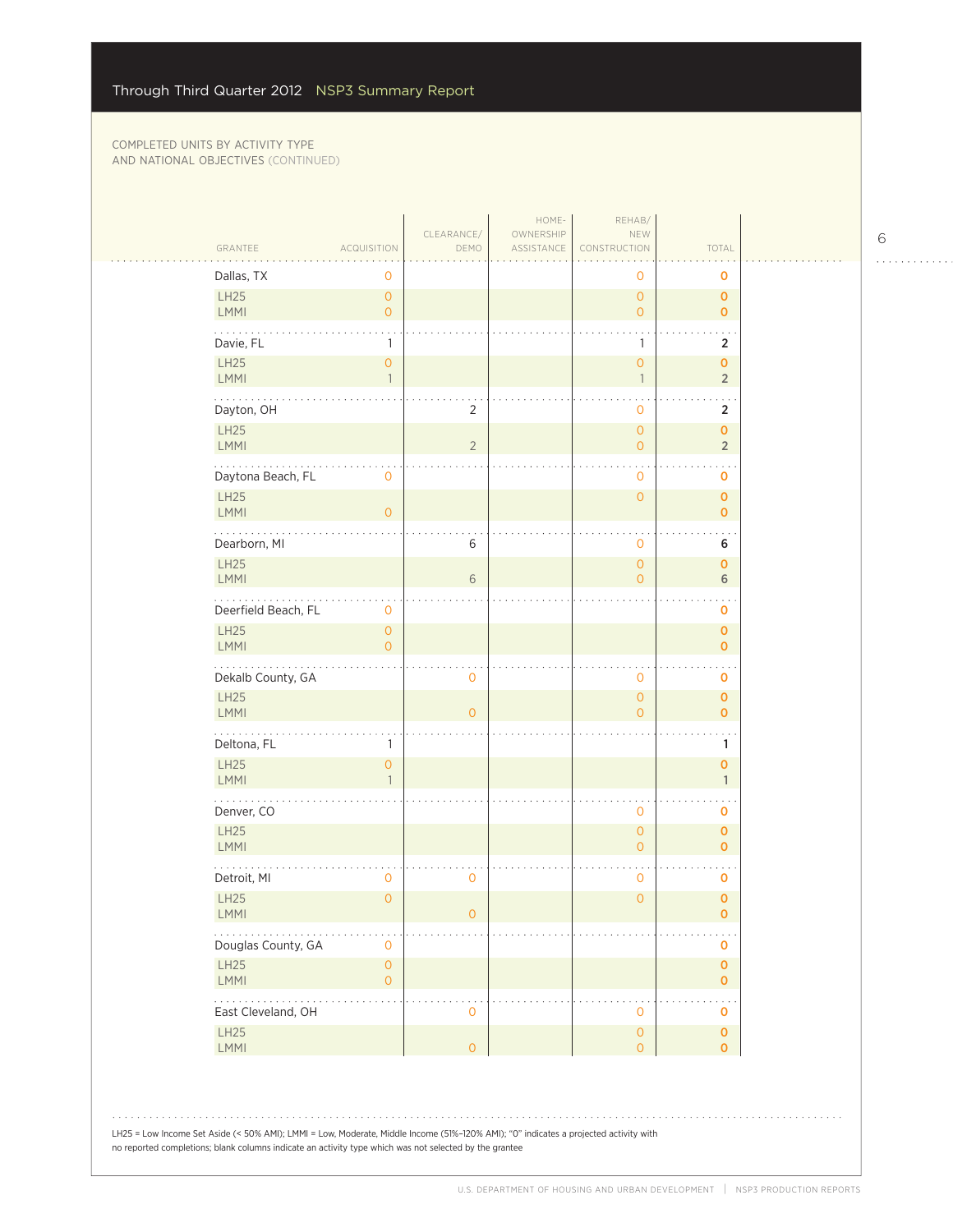|                     |                                       | CLEARANCE/     | HOME-<br>OWNERSHIP             | REHAB/<br>NEW                         |                               |
|---------------------|---------------------------------------|----------------|--------------------------------|---------------------------------------|-------------------------------|
| GRANTEE             | ACQUISITION                           | DEMO           | ASSISTANCE                     | CONSTRUCTION                          | TOTAL                         |
| Elkhart County, IN  |                                       |                |                                | 0                                     | $\mathbf 0$                   |
| LH25<br>LMMI        |                                       |                |                                | $\mathbf{O}$<br>$\overline{O}$        | $\mathbf 0$<br>$\mathbf{0}$   |
|                     |                                       |                |                                |                                       |                               |
| Elkhart, IN<br>LH25 |                                       | $\mathbf 0$    |                                | $\mathbf 0$<br>$\mathbf{O}$           | 0<br>$\mathbf 0$              |
| <b>LMMI</b>         |                                       | $\mathbf{O}$   |                                | $\overline{O}$                        | $\overline{0}$                |
| Escambia County, FL |                                       |                |                                | 6                                     | 6                             |
| <b>LH25</b><br>LMMI |                                       |                |                                | $\overline{\phantom{a}}$<br>5         | $\mathbf{1}$<br>5             |
| Essex County, NJ    |                                       |                |                                | $\mathbf 0$                           | 0                             |
| LH25                |                                       |                |                                | $\mathbf{O}$                          | $\mathbf{0}$                  |
| LMMI                |                                       |                |                                | $\overline{0}$                        | $\mathbf{0}$                  |
| Euclid, OH          |                                       | 16             | 14                             | $\mathbf 0$                           | 30                            |
| LH25<br><b>LMMI</b> |                                       | 16             | 14                             | $\overline{O}$                        | $\mathbf 0$<br>30             |
| .<br>Flint, MI      |                                       | $\mathbf 0$    |                                |                                       | $\mathbf 0$                   |
| LMMI                |                                       | $\overline{0}$ |                                |                                       | $\mathbf 0$                   |
| Fontana, CA         | $\mathbf 0$                           |                |                                |                                       | $\mathbf 0$                   |
| LH25                | $\overline{O}$                        |                |                                |                                       | $\mathbf 0$                   |
| LMMI                | $\overline{O}$                        |                |                                |                                       | $\mathbf{O}$                  |
| Fort Lauderdale, FL | $\mathbf{O}$                          | $\mathbf 0$    | $\mathbf 0$                    |                                       | $\mathbf 0$                   |
| LH25<br>LMMI        | $\circ$<br>$\overline{O}$             | $\overline{O}$ | $\mathbf{O}$<br>$\overline{O}$ |                                       | $\mathbf{0}$<br>$\mathbf{0}$  |
| Fresno County, CA   | 9                                     |                | 9                              |                                       | 18                            |
| LH25                | $\overline{7}$                        |                | $\overline{7}$                 |                                       | 14                            |
| <b>LMMI</b><br>.    | $\overline{2}$                        |                | $\overline{2}$                 |                                       | $\overline{4}$                |
| Fresno, CA          | $\mathbf 0$                           |                | $\mathbf 0$                    |                                       | $\mathbf 0$                   |
| <b>LH25</b><br>LMMI | $\mathsf{O}\xspace$<br>$\overline{O}$ |                | $\overline{O}$                 |                                       | $\mathbf 0$<br>$\mathbf{O}$   |
| .<br>Ft. Myers, FL  | $\overline{0}$                        |                |                                | $\mathbf 0$                           | $\mathbf 0$                   |
| LH25<br>LMMI        | $\mathsf{O}\xspace$<br>$\overline{O}$ |                |                                | $\mathsf{O}\xspace$<br>$\overline{0}$ | $\mathbf 0$<br>$\overline{0}$ |
| .                   |                                       |                |                                | $\mathcal{L}$                         |                               |
| Fulton County, GA   |                                       |                |                                | $\mathbf 0$                           | $\mathbf 0$                   |
| LH25                |                                       |                |                                | $\mathsf O$                           | $\mathbf 0$                   |

LH25 = Low Income Set Aside (< 50% AMI); LMMI = Low, Moderate, Middle Income (51%–120% AMI); "0" indicates a projected activity with no reported completions; blank columns indicate an activity type which was not selected by the grantee

7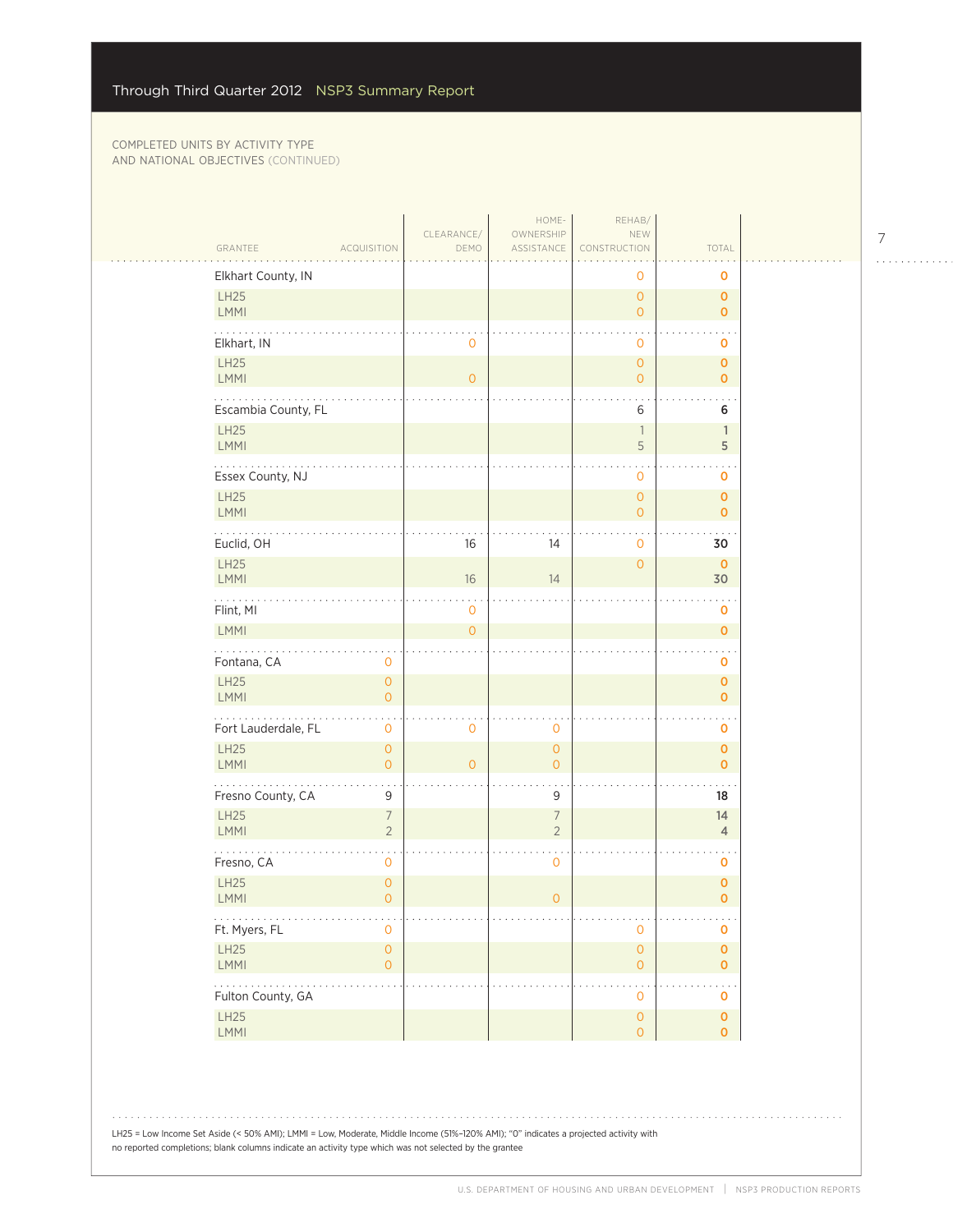المتحدث

| GRANTEE                            | <b>ACQUISITION</b>                    | CLEARANCE/<br>DEMO | HOME-<br>OWNERSHIP<br>ASSISTANCE | REHAB/<br>NEW<br>CONSTRUCTION    | TOTAL                            |
|------------------------------------|---------------------------------------|--------------------|----------------------------------|----------------------------------|----------------------------------|
| Gary, IN                           |                                       | $\mathbf 0$        |                                  | 0                                | 0                                |
| LH25<br><b>LMMI</b>                |                                       | $\overline{O}$     |                                  | $\overline{0}$<br>$\overline{0}$ | 0<br>0                           |
| Genesee County, MI                 | 1                                     | 26                 | $\mathbf 0$                      |                                  | 27                               |
| LH25                               | $\overline{O}$                        |                    |                                  |                                  | $\mathbf 0$                      |
| <b>LMMI</b><br>.                   | $\overline{1}$                        | 26                 | $\overline{0}$                   |                                  | 27                               |
| Glendale, AZ                       | 0                                     | 0                  |                                  |                                  | 0                                |
| <b>LH25</b><br><b>LMMI</b>         | $\overline{O}$<br>$\overline{O}$      | $\overline{O}$     |                                  |                                  | $\overline{0}$<br>$\mathbf{o}$   |
| Grand Rapids, MI                   |                                       |                    |                                  | $\mathbf 0$                      | 0                                |
| <b>LH25</b>                        |                                       |                    |                                  | $\overline{0}$                   | $\overline{0}$                   |
| <b>LMMI</b>                        |                                       |                    |                                  | $\overline{0}$                   | 0                                |
| Greeley, CO                        |                                       |                    |                                  | 0                                | 0                                |
| LH25<br><b>LMMI</b>                |                                       |                    |                                  | $\overline{0}$<br>$\overline{0}$ | $\overline{0}$<br>$\overline{0}$ |
| .<br>Gwinnett County, GA           | 0                                     |                    | $\mathbf 0$                      | 3                                | $\ddotsc$<br>3                   |
| <b>LH25</b>                        | $\overline{O}$                        |                    | $\overline{O}$                   | $\overline{\mathcal{S}}$         | $\overline{\mathsf{3}}$          |
| LMMI                               | $\overline{O}$                        |                    |                                  | $\overline{0}$                   | $\mathbf{o}$                     |
| Hamilton County, OH<br><b>LH25</b> |                                       | 8                  |                                  | $\mathbf{1}$<br>$\mathbb{1}$     | 9<br>$\mathbb{1}$                |
| <b>LMMI</b>                        |                                       | 8                  |                                  | $\mathsf{O}\xspace$              | $\,8\,$                          |
| Hammond, IN                        |                                       |                    |                                  | 0                                | 0                                |
| LH25<br><b>LMMI</b>                |                                       |                    |                                  | $\overline{0}$<br>$\overline{0}$ | 0<br>$\overline{0}$              |
| Harris County, TX                  | $\mathbf 0$                           |                    |                                  |                                  | 0                                |
| LMMI                               | $\mathsf{O}\xspace$                   |                    |                                  |                                  | $\overline{0}$                   |
| Hawaii State Program               | $\mathbf{1}$                          |                    |                                  | 0                                | 1                                |
| <b>LH25</b><br>LMMI                | $\overline{\phantom{a}}$              |                    |                                  | $\overline{0}$                   | $\pmb{0}$<br>$\mathbf{1}$        |
| .<br>Hemet, CA                     | $\sim$ $\sim$<br>3                    |                    |                                  |                                  | $\sim$ $\sim$<br>3               |
| LH25<br>LMMI                       | $\mathsf{O}\xspace$<br>$\overline{3}$ |                    |                                  |                                  | $\mathbf 0$<br>$\overline{3}$    |
| 2000-000<br>Henderson, NV          |                                       |                    |                                  | 9                                | 9                                |
| LH25<br>LMMI                       |                                       |                    |                                  | $\mathsf{O}\xspace$<br>9         | $\mathbf 0$<br>9                 |

LH25 = Low Income Set Aside (< 50% AMI); LMMI = Low, Moderate, Middle Income (51%–120% AMI); "0" indicates a projected activity with no reported completions; blank columns indicate an activity type which was not selected by the grantee

 $\begin{array}{cccccccccccccc} . & . & . & . & . & . & . & . & . & . & . & . & . \end{array}$ 

 $1.1.1.1.1.1.1$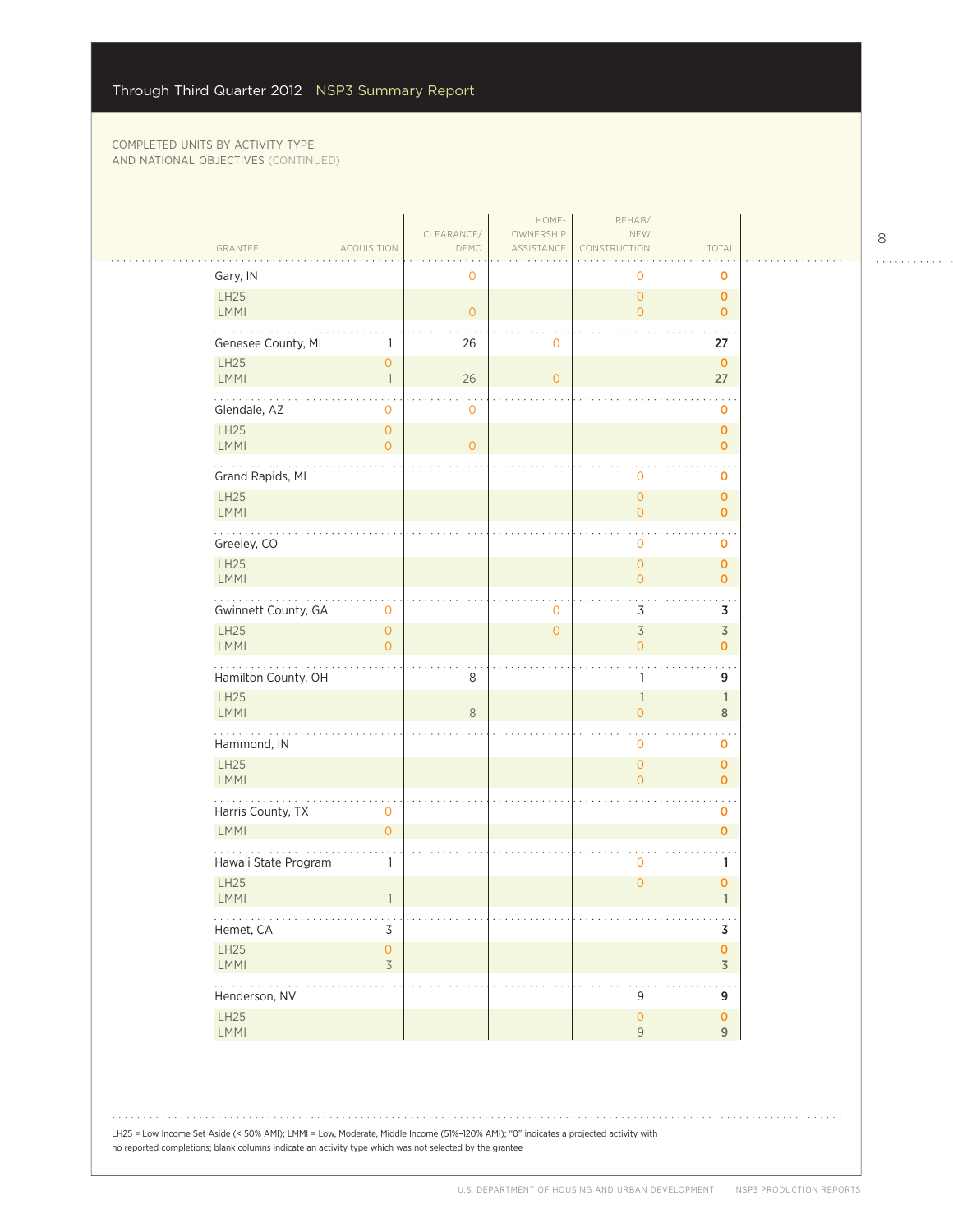| GRANTEE                                                                                                                                                                                                                                        | <b>ACQUISITION</b>                    | CLEARANCE/<br>DEMO | HOME-<br>OWNERSHIP<br>ASSISTANCE | REHAB/<br>NEW<br>CONSTRUCTION               | TOTAL                          |  |
|------------------------------------------------------------------------------------------------------------------------------------------------------------------------------------------------------------------------------------------------|---------------------------------------|--------------------|----------------------------------|---------------------------------------------|--------------------------------|--|
| Hennepin County, MN                                                                                                                                                                                                                            | 5                                     |                    |                                  |                                             | 5                              |  |
| LH25<br><b>LMMI</b>                                                                                                                                                                                                                            | $\mathbb{1}$<br>$\overline{4}$        |                    |                                  |                                             | $\mathbf{1}$<br>$\overline{4}$ |  |
| Henry County, GA                                                                                                                                                                                                                               | $\mathbf 0$                           |                    |                                  |                                             | o                              |  |
| LH25<br><b>LMMI</b>                                                                                                                                                                                                                            | $\mathsf{O}\xspace$<br>$\overline{0}$ |                    |                                  |                                             | $\mathbf 0$<br>$\mathbf{O}$    |  |
| Hernando County, FL                                                                                                                                                                                                                            |                                       |                    |                                  | 4                                           | 4                              |  |
| LH25<br>LMMI                                                                                                                                                                                                                                   |                                       |                    |                                  | $\mathbf{O}$<br>$\overline{4}$              | $\mathbf 0$<br>4               |  |
| Hialeah, FL<br>LMMI                                                                                                                                                                                                                            |                                       |                    |                                  | 0                                           | o                              |  |
|                                                                                                                                                                                                                                                |                                       |                    |                                  | $\mathsf{O}\xspace$                         | $\mathbf{o}$                   |  |
| Hidalgo County, TX<br><b>LH25</b>                                                                                                                                                                                                              | 0<br>$\mathsf{O}\xspace$              |                    |                                  | 0<br>$\mathsf{O}\xspace$                    | o<br>$\mathbf 0$               |  |
| Hillsborough County, FL                                                                                                                                                                                                                        | 4                                     | 0                  |                                  | 0                                           | 4                              |  |
| <b>LH25</b><br><b>LMMI</b>                                                                                                                                                                                                                     | $\circ$<br>$\sqrt{4}$                 | $\overline{O}$     |                                  | $\circ$                                     | $\mathbf 0$<br>4               |  |
| .<br>Hollywood, FL                                                                                                                                                                                                                             | 0                                     | $\overline{2}$     |                                  | $\mathbf 0$                                 | $\overline{2}$                 |  |
| LH25<br>LMMI                                                                                                                                                                                                                                   | $\mathbf{O}$                          | $\overline{2}$     |                                  | $\mathsf{O}\xspace$<br>$\overline{O}$       | $\pmb{0}$<br>$\overline{2}$    |  |
| Houston, TX                                                                                                                                                                                                                                    | $\mathsf{O}\xspace$                   | $\mathbf 0$        |                                  |                                             | 0                              |  |
| <b>LMMI</b>                                                                                                                                                                                                                                    | $\overline{0}$                        | $\overline{O}$     |                                  |                                             | $\mathbf{o}$                   |  |
| Imperial County, CA                                                                                                                                                                                                                            |                                       |                    | $\mathbf 0$                      | 1                                           | 1                              |  |
| <b>LH25</b><br><b>LMMI</b>                                                                                                                                                                                                                     |                                       |                    | $\overline{O}$<br>$\overline{0}$ | 1                                           | $\mathbf 0$<br>$\mathbf{1}$    |  |
| Indian River County, FL                                                                                                                                                                                                                        | 1                                     |                    |                                  |                                             | 1                              |  |
| <b>LH25</b><br>LMMI                                                                                                                                                                                                                            | $\mathbb{1}$<br>$\overline{O}$        |                    |                                  |                                             | $\mathbf{1}$<br>$\mathbf 0$    |  |
| Indianapolis, IN                                                                                                                                                                                                                               |                                       |                    |                                  | $\mathbf 0$                                 | o                              |  |
| LH25<br><b>LMMI</b>                                                                                                                                                                                                                            |                                       |                    |                                  | $\mathsf{O}\xspace$<br>$\mathsf{O}\xspace$  | $\pmb{0}$<br>$\overline{0}$    |  |
| $\cdots$<br>Indio, CA                                                                                                                                                                                                                          |                                       |                    |                                  | $\ddot{\phantom{1}}$<br>$\mathsf{O}\xspace$ | 0                              |  |
| LH25<br><b>LMMI</b>                                                                                                                                                                                                                            |                                       |                    |                                  | $\circ$<br>$\circ$                          | $\mathbf 0$<br>$\overline{0}$  |  |
| .<br>Islip Town, NY                                                                                                                                                                                                                            |                                       |                    |                                  | 0                                           | 0                              |  |
| LH25<br>LMMI                                                                                                                                                                                                                                   |                                       |                    |                                  | $\mathsf{O}\xspace$<br>$\circ$              | $\mathbf 0$<br>$\mathbf{O}$    |  |
| LH25 = Low Income Set Aside (< 50% AMI); LMMI = Low, Moderate, Middle Income (51%-120% AMI); "0" indicates a projected activity with<br>no reported completions; blank columns indicate an activity type which was not selected by the grantee |                                       |                    |                                  |                                             |                                |  |

9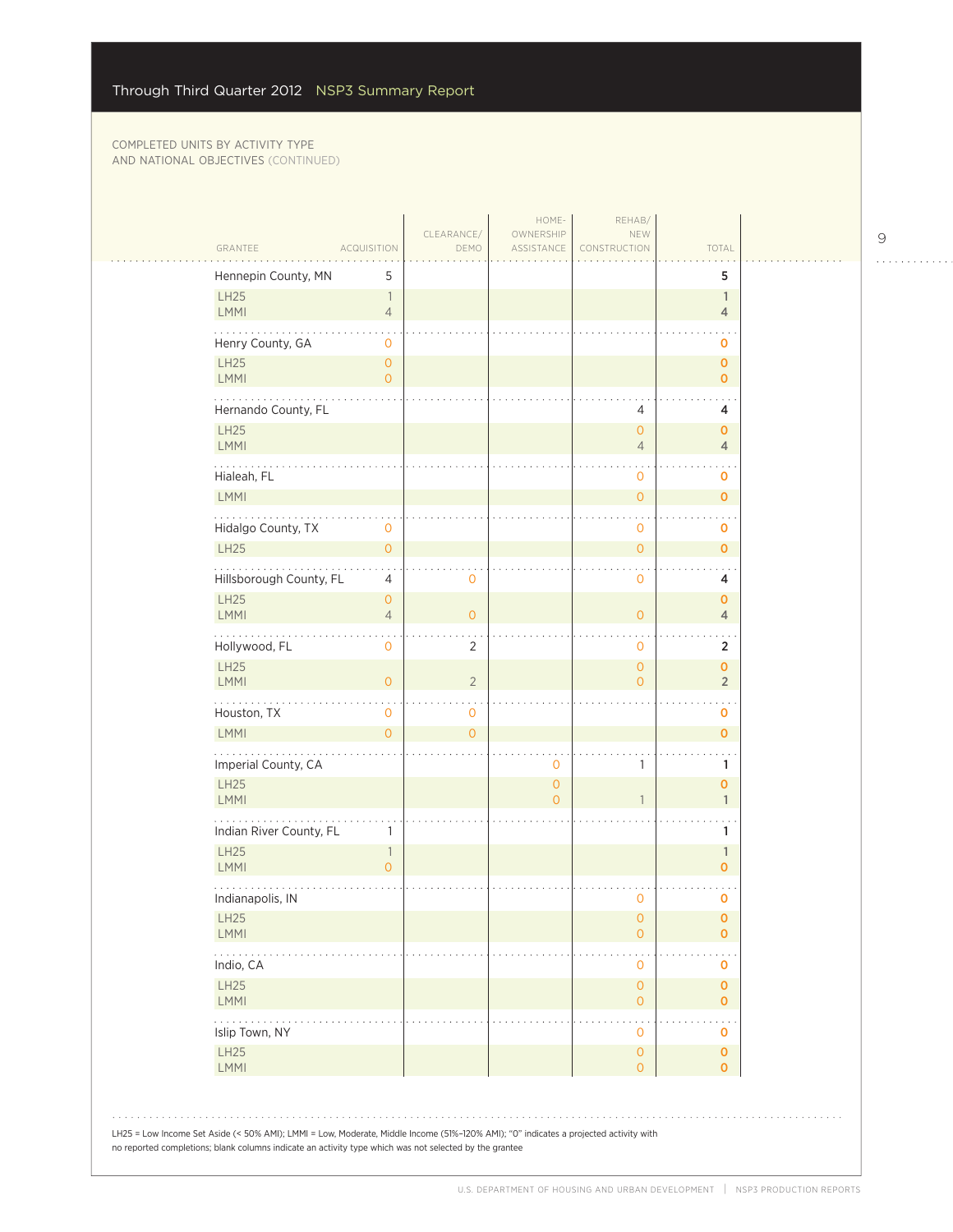| GRANTEE<br><b>ACQUISITION</b>                                 | CLEARANCE/<br>DEMO       | HOME-<br>OWNERSHIP<br>ASSISTANCE | REHAB/<br>NEW<br>CONSTRUCTION         | TOTAL                         |
|---------------------------------------------------------------|--------------------------|----------------------------------|---------------------------------------|-------------------------------|
| Jackson County, MI                                            | $\mathbf 0$              |                                  | 0                                     | 0                             |
| <b>LH25</b><br>LMMI                                           | $\circ$                  |                                  | $\mathsf{O}\xspace$<br>$\overline{0}$ | $\mathbf 0$<br>$\mathbf{O}$   |
| Jacksonville-Duval, FL                                        | 0                        |                                  | 0                                     | 0                             |
| <b>LH25</b>                                                   |                          |                                  | $\mathsf{O}\xspace$                   | $\mathbf 0$                   |
| LMMI                                                          | $\overline{O}$           |                                  | $\overline{0}$                        | $\mathbf 0$                   |
| Kansas City, KS<br>0                                          | $\mathbf 0$              |                                  | 0                                     | O                             |
| LH25<br><b>LMMI</b><br>$\overline{O}$                         | $\overline{0}$           |                                  | $\mathsf{O}\xspace$<br>$\mathbf{0}$   | $\mathbf 0$<br>$\mathbf{O}$   |
| Kansas City, MO                                               | $\mathbf 0$              |                                  | 0                                     | O                             |
| <b>LH25</b><br>LMMI                                           | $\overline{O}$           |                                  | $\overline{0}$<br>$\overline{0}$      | $\mathbf 0$<br>$\overline{0}$ |
| Kern County, CA                                               |                          |                                  | 0                                     | 0                             |
| <b>LH25</b><br>LMMI                                           |                          |                                  | $\overline{0}$<br>$\mathsf{O}\xspace$ | $\mathbf 0$<br>$\mathbf 0$    |
| Kissimmee, FL                                                 |                          |                                  | 0                                     | 0                             |
| <b>LH25</b><br>LMMI                                           |                          |                                  | $\mathsf O$<br>$\mathbf{0}$           | $\mathbf 0$<br>$\overline{0}$ |
| Kokomo, IN<br>0                                               | 1                        |                                  | 0                                     | 1                             |
| <b>LH25</b><br>$\mathsf{O}\xspace$<br><b>LMMI</b><br>$\Omega$ | $\overline{\phantom{a}}$ |                                  | $\mathsf{O}\xspace$<br>$\overline{0}$ | $\mathbb{1}$<br>$\Omega$      |
| .<br>Lake County, FL<br>0                                     |                          |                                  |                                       | 0                             |
| LH25<br>$\overline{O}$<br>LMMI<br>$\overline{O}$              |                          |                                  |                                       | $\mathbf 0$<br>$\mathbf{O}$   |
| Lake County, IL                                               |                          |                                  | 0                                     | 0                             |
| <b>LH25</b><br>LMMI                                           |                          |                                  | $\mathsf{O}\xspace$<br>$\overline{O}$ | $\mathbf 0$<br>$\mathbf{O}$   |
| Lake County, IN<br>$\overline{0}$                             |                          |                                  |                                       | $\mathbf 0$                   |
| <b>LH25</b><br>$\overline{O}$<br><b>LMMI</b><br>Ω             |                          |                                  |                                       | $\mathbf 0$<br>0              |
| Lakeland, FL                                                  | 0                        |                                  | 1                                     | 1                             |
| <b>LH25</b><br>LMMI                                           | $\mathsf{O}\xspace$      |                                  | $\mathsf{O}\xspace$<br>$\mathbb{1}$   | $\mathbf 0$<br>1              |
| $\ldots$ .<br>Lancaster, CA<br>0                              |                          |                                  | 0                                     | $\ddotsc$<br>O                |
| LH25<br>$\mathsf{O}\xspace$                                   |                          |                                  | $\circ$                               | $\pmb{0}$                     |
| LMMI<br>$\overline{O}$                                        |                          |                                  | $\overline{0}$                        | $\mathbf{0}$                  |

10

. . . . . . . . . . . .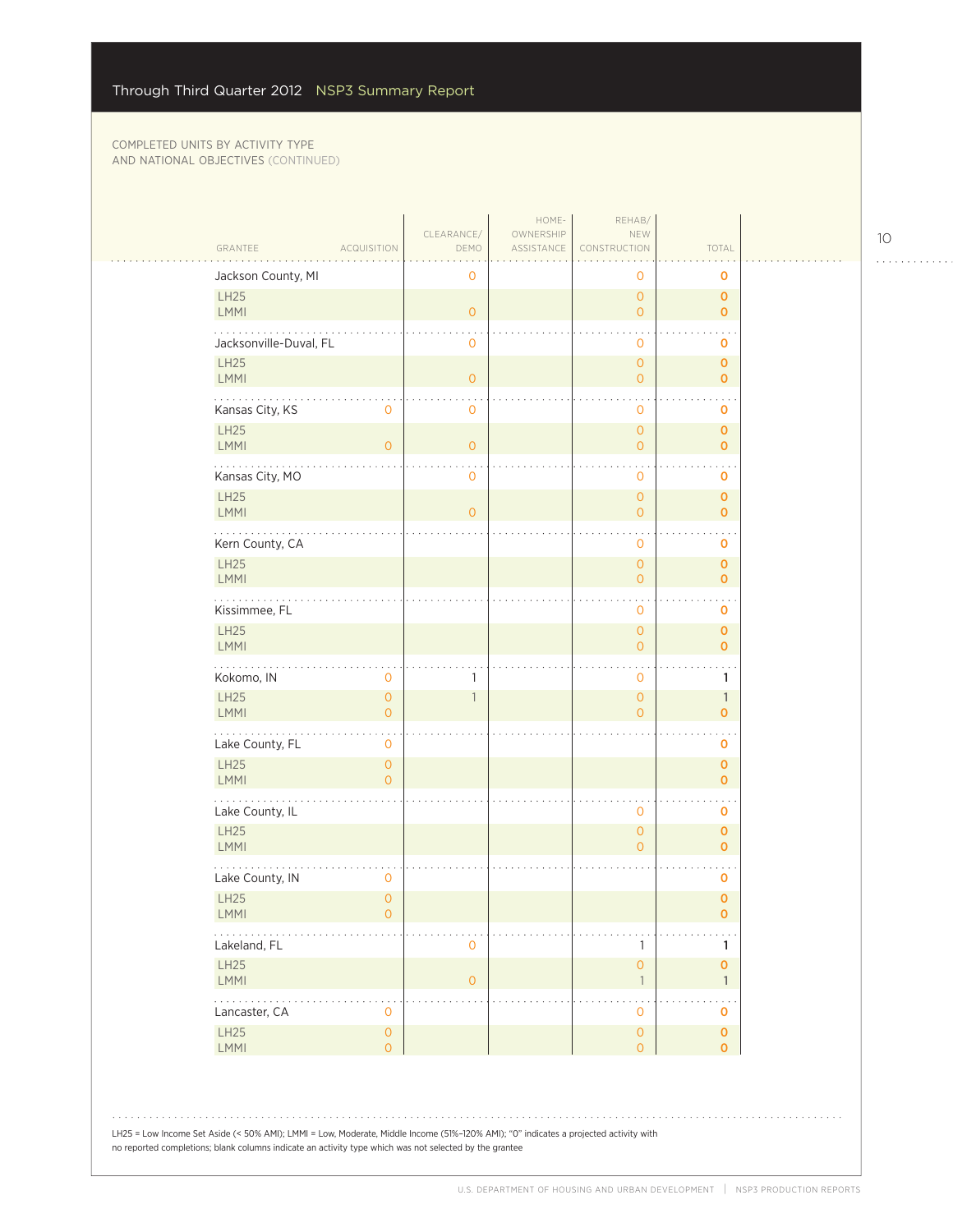$\sim$  .

| GRANTEE<br><b>ACQUISITION</b> |                           | CLEARANCE/<br>DEMO  | HOME-<br>OWNERSHIP<br>ASSISTANCE | REHAB/<br>NEW<br>CONSTRUCTION         | TOTAL                             |
|-------------------------------|---------------------------|---------------------|----------------------------------|---------------------------------------|-----------------------------------|
| Lansing, MI                   | 0                         |                     |                                  | 0                                     | o                                 |
| LH25<br>LMMI                  | $\circ$                   |                     |                                  | $\overline{O}$<br>$\overline{O}$      | $\mathbf 0$<br>$\mathbf{O}$       |
| Las Vegas, NV                 | $\mathbf{O}$              |                     | $\mathbf 0$                      | $\mathbf 0$                           | $\mathbf 0$                       |
| <b>LH25</b><br><b>LMMI</b>    | $\circ$                   |                     | $\overline{0}$                   | $\overline{0}$                        | $\mathbf 0$<br>$\mathbf{O}$       |
| Lauderhill, FL                | $\mathbf 0$               | 0                   | 0                                |                                       | 0                                 |
| LH25<br><b>LMMI</b>           | $\circ$<br>$\overline{O}$ | $\overline{O}$      | $\overline{O}$<br>$\overline{0}$ |                                       | $\mathbf 0$<br>$\mathbf 0$        |
| Lee County, FL                |                           |                     |                                  | 60                                    | 60                                |
| LH25<br><b>LMMI</b>           |                           |                     |                                  | 53<br>$\overline{7}$                  | 53<br>$\overline{7}$              |
| Long Beach, CA                | $\mathbf 0$               |                     |                                  |                                       | $\mathbf 0$                       |
| LH25<br><b>LMMI</b>           | $\circ$<br>$\Omega$       |                     |                                  |                                       | $\mathbf 0$<br>$\mathbf 0$        |
| .<br>Lorain County, OH        |                           | 4                   |                                  | 0                                     | 4                                 |
| LH25<br>LMMI                  |                           | $\overline{4}$      |                                  | $\overline{0}$<br>$\overline{O}$      | $\mathbf{O}$<br>$\overline{4}$    |
| Los Angeles County, CA        | 5                         |                     | $\mathbf 0$                      |                                       | 5                                 |
| <b>LH25</b><br><b>LMMI</b>    | 5                         |                     | $\overline{0}$                   |                                       | 5<br>$\mathbf 0$                  |
| Los Angeles, CA               |                           |                     |                                  | $\mathbf 0$                           | $\mathbf 0$                       |
| LH25<br><b>LMMI</b>           |                           |                     |                                  | $\overline{O}$<br>$\overline{0}$      | $\mathbf 0$<br>$\mathbf 0$        |
| Macomb County, MI             |                           |                     |                                  | 0                                     | o                                 |
| <b>LH25</b>                   |                           |                     |                                  | $\overline{0}$                        | $\mathbf{O}$                      |
| Macon, GA                     | $\mathbf 0$               | $\mathbf{O}$        |                                  | 0                                     | o                                 |
| LH25<br>LMMI                  | $\overline{0}$<br>$\circ$ | $\circ$             |                                  | 0<br>$\overline{0}$                   | $\mathbf 0$<br>$\mathbf 0$        |
| Ω.<br>Madera County, CA       |                           | $\mathbf 0$         | $\mathbf 0$                      | 0                                     | $\mathbf 0$                       |
| LH25<br>LMMI                  |                           | $\mathsf{O}\xspace$ | $\mathsf{O}\xspace$              | $\mathsf{O}\xspace$                   | $\pmb{\mathsf{O}}$<br>$\mathbf 0$ |
| .<br>Manatee County, FL       |                           |                     |                                  | $\mathbf 0$                           | $\mathbf 0$                       |
| LH25<br>LMMI                  |                           |                     |                                  | $\mathsf{O}\xspace$<br>$\overline{O}$ | $\mathbf 0$<br>$\mathbf 0$        |

LH25 = Low Income Set Aside (< 50% AMI); LMMI = Low, Moderate, Middle Income (51%–120% AMI); "0" indicates a projected activity with no reported completions; blank columns indicate an activity type which was not selected by the grantee

11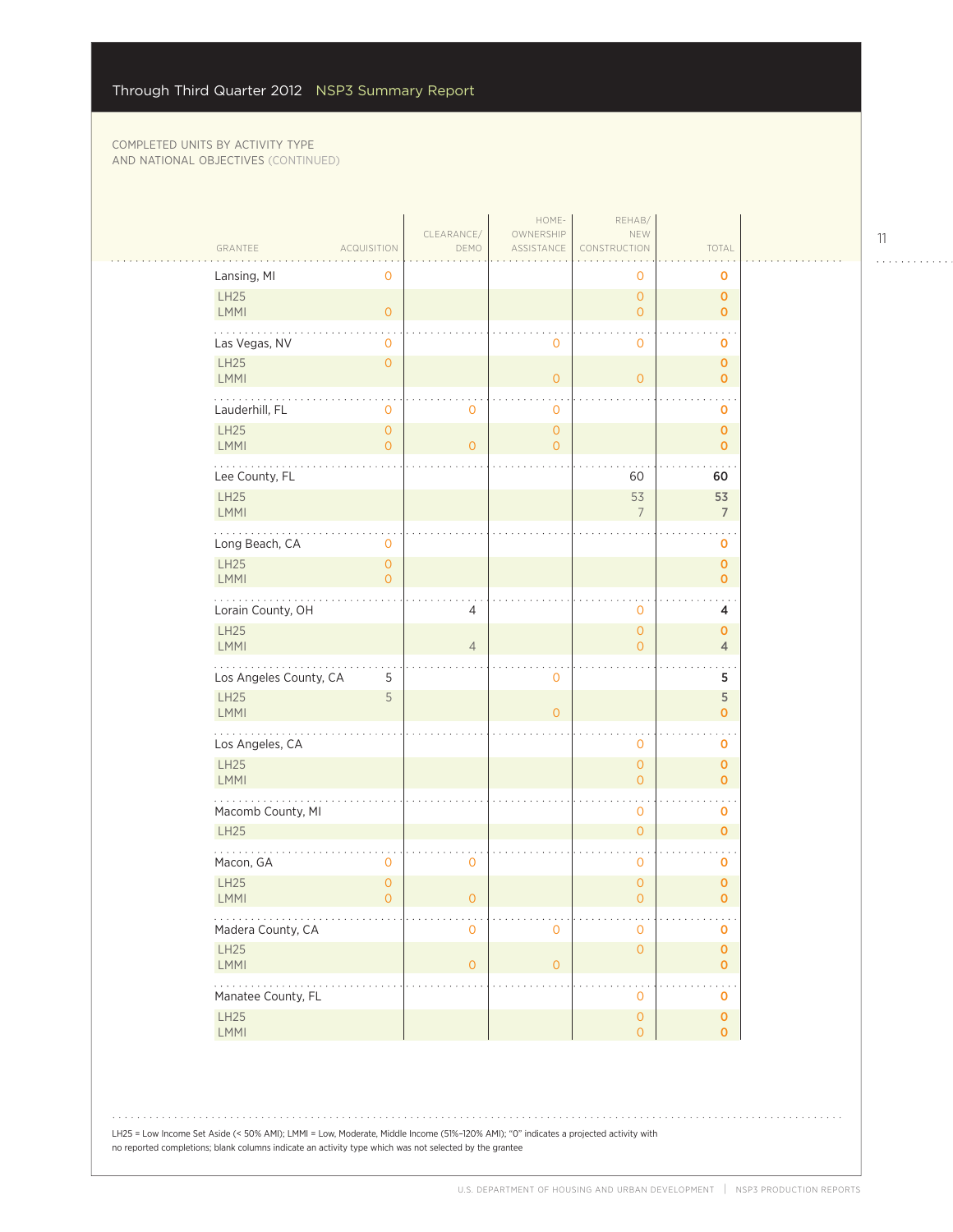| GRANTEE<br>ASSISTANCE<br>TOTAL<br>ACQUISITION<br>DEMO<br>CONSTRUCTION<br>Margate, FL<br>$\mathbf 0$<br>0<br>LH25<br>$\mathsf{O}\xspace$<br>$\mathbf 0$<br>LMMI<br>$\overline{O}$<br>$\mathbf{O}$<br>Maricopa County, AZ<br>$\mathbf 0$<br>$\mathbf 0$<br><b>LH25</b><br>$\overline{O}$<br>$\mathbf{O}$<br>LMMI<br>$\overline{O}$<br>$\mathbf{O}$<br>Marion County, FL<br>$\overline{2}$<br>$\mathbf 0$<br>$\overline{2}$<br>0<br>LH25<br>$\sqrt{2}$<br>$\overline{2}$<br><b>LMMI</b><br>$\overline{O}$<br>$\overline{O}$<br>$\overline{0}$<br>$\mathbf 0$<br>$\ddotsc$<br>Martin County, FL<br>$\mathbf 0$<br>0<br>$\mathbf 0$<br>LH25<br>$\overline{O}$<br>$\mathbf 0$<br><b>LMMI</b><br>$\overline{0}$<br>$\mathbf{0}$<br>Melbourne, FL<br>$\mathsf{O}\xspace$<br>$\mathbf 0$<br><b>LH25</b><br>$\overline{0}$<br>$\mathbf 0$<br><b>LMMI</b><br>$\overline{0}$<br>$\mathbf{O}$<br>.<br>Memphis, TN<br>$\mathbf 0$<br>0<br>$\mathbf 0$<br>LH25<br>$\overline{0}$<br>$\mathbf{O}$<br>LMMI<br>$\overline{O}$<br>$\overline{0}$<br>$\mathbf 0$<br>$\ddotsc$<br>Merced County, CA<br>$\mathbf 0$<br>$\mathbf 0$<br>$\mathbf 0$<br>LH25<br>$\circ$<br>$\mathbf 0$<br><b>LMMI</b><br>$\overline{O}$<br>$\mathbf{O}$<br>Merced, CA<br>$\mathbf 0$<br>$\mathbf 0$<br>$\mathbf 0$<br>$\mathbf 0$<br><b>LH25</b><br>$\overline{O}$<br>$\mathbf{O}$<br><b>LMMI</b><br>$\overline{0}$<br>$\overline{O}$<br>$\mathbf{O}$<br>Mesa, AZ<br>$\mathbf 0$<br>$\mathbf 0$<br>LH25<br>$\mathsf{O}\xspace$<br>$\mathbf{O}$<br>LMMI<br>$\overline{0}$<br>$\mathbf{0}$<br>Miami Beach, FL<br>0<br>0<br><b>LH25</b><br>$\overline{0}$<br>$\mathbf{O}$<br><b>LMMI</b><br>$\overline{O}$<br>0<br>Miami Gardens City, FL<br>$\mathbf 0$<br>$\overline{2}$<br>$\mathsf{O}\xspace$<br>$\overline{2}$<br>LH25<br>$\mathsf{O}\xspace$<br>$\pmb{0}$ |
|---------------------------------------------------------------------------------------------------------------------------------------------------------------------------------------------------------------------------------------------------------------------------------------------------------------------------------------------------------------------------------------------------------------------------------------------------------------------------------------------------------------------------------------------------------------------------------------------------------------------------------------------------------------------------------------------------------------------------------------------------------------------------------------------------------------------------------------------------------------------------------------------------------------------------------------------------------------------------------------------------------------------------------------------------------------------------------------------------------------------------------------------------------------------------------------------------------------------------------------------------------------------------------------------------------------------------------------------------------------------------------------------------------------------------------------------------------------------------------------------------------------------------------------------------------------------------------------------------------------------------------------------------------------------------------------------------------------------------------------------------------------------------------------------------------------------|
|                                                                                                                                                                                                                                                                                                                                                                                                                                                                                                                                                                                                                                                                                                                                                                                                                                                                                                                                                                                                                                                                                                                                                                                                                                                                                                                                                                                                                                                                                                                                                                                                                                                                                                                                                                                                                     |
|                                                                                                                                                                                                                                                                                                                                                                                                                                                                                                                                                                                                                                                                                                                                                                                                                                                                                                                                                                                                                                                                                                                                                                                                                                                                                                                                                                                                                                                                                                                                                                                                                                                                                                                                                                                                                     |
|                                                                                                                                                                                                                                                                                                                                                                                                                                                                                                                                                                                                                                                                                                                                                                                                                                                                                                                                                                                                                                                                                                                                                                                                                                                                                                                                                                                                                                                                                                                                                                                                                                                                                                                                                                                                                     |
|                                                                                                                                                                                                                                                                                                                                                                                                                                                                                                                                                                                                                                                                                                                                                                                                                                                                                                                                                                                                                                                                                                                                                                                                                                                                                                                                                                                                                                                                                                                                                                                                                                                                                                                                                                                                                     |
|                                                                                                                                                                                                                                                                                                                                                                                                                                                                                                                                                                                                                                                                                                                                                                                                                                                                                                                                                                                                                                                                                                                                                                                                                                                                                                                                                                                                                                                                                                                                                                                                                                                                                                                                                                                                                     |
|                                                                                                                                                                                                                                                                                                                                                                                                                                                                                                                                                                                                                                                                                                                                                                                                                                                                                                                                                                                                                                                                                                                                                                                                                                                                                                                                                                                                                                                                                                                                                                                                                                                                                                                                                                                                                     |
|                                                                                                                                                                                                                                                                                                                                                                                                                                                                                                                                                                                                                                                                                                                                                                                                                                                                                                                                                                                                                                                                                                                                                                                                                                                                                                                                                                                                                                                                                                                                                                                                                                                                                                                                                                                                                     |
|                                                                                                                                                                                                                                                                                                                                                                                                                                                                                                                                                                                                                                                                                                                                                                                                                                                                                                                                                                                                                                                                                                                                                                                                                                                                                                                                                                                                                                                                                                                                                                                                                                                                                                                                                                                                                     |
|                                                                                                                                                                                                                                                                                                                                                                                                                                                                                                                                                                                                                                                                                                                                                                                                                                                                                                                                                                                                                                                                                                                                                                                                                                                                                                                                                                                                                                                                                                                                                                                                                                                                                                                                                                                                                     |
|                                                                                                                                                                                                                                                                                                                                                                                                                                                                                                                                                                                                                                                                                                                                                                                                                                                                                                                                                                                                                                                                                                                                                                                                                                                                                                                                                                                                                                                                                                                                                                                                                                                                                                                                                                                                                     |
|                                                                                                                                                                                                                                                                                                                                                                                                                                                                                                                                                                                                                                                                                                                                                                                                                                                                                                                                                                                                                                                                                                                                                                                                                                                                                                                                                                                                                                                                                                                                                                                                                                                                                                                                                                                                                     |
|                                                                                                                                                                                                                                                                                                                                                                                                                                                                                                                                                                                                                                                                                                                                                                                                                                                                                                                                                                                                                                                                                                                                                                                                                                                                                                                                                                                                                                                                                                                                                                                                                                                                                                                                                                                                                     |
|                                                                                                                                                                                                                                                                                                                                                                                                                                                                                                                                                                                                                                                                                                                                                                                                                                                                                                                                                                                                                                                                                                                                                                                                                                                                                                                                                                                                                                                                                                                                                                                                                                                                                                                                                                                                                     |
|                                                                                                                                                                                                                                                                                                                                                                                                                                                                                                                                                                                                                                                                                                                                                                                                                                                                                                                                                                                                                                                                                                                                                                                                                                                                                                                                                                                                                                                                                                                                                                                                                                                                                                                                                                                                                     |
|                                                                                                                                                                                                                                                                                                                                                                                                                                                                                                                                                                                                                                                                                                                                                                                                                                                                                                                                                                                                                                                                                                                                                                                                                                                                                                                                                                                                                                                                                                                                                                                                                                                                                                                                                                                                                     |
|                                                                                                                                                                                                                                                                                                                                                                                                                                                                                                                                                                                                                                                                                                                                                                                                                                                                                                                                                                                                                                                                                                                                                                                                                                                                                                                                                                                                                                                                                                                                                                                                                                                                                                                                                                                                                     |
|                                                                                                                                                                                                                                                                                                                                                                                                                                                                                                                                                                                                                                                                                                                                                                                                                                                                                                                                                                                                                                                                                                                                                                                                                                                                                                                                                                                                                                                                                                                                                                                                                                                                                                                                                                                                                     |
|                                                                                                                                                                                                                                                                                                                                                                                                                                                                                                                                                                                                                                                                                                                                                                                                                                                                                                                                                                                                                                                                                                                                                                                                                                                                                                                                                                                                                                                                                                                                                                                                                                                                                                                                                                                                                     |
|                                                                                                                                                                                                                                                                                                                                                                                                                                                                                                                                                                                                                                                                                                                                                                                                                                                                                                                                                                                                                                                                                                                                                                                                                                                                                                                                                                                                                                                                                                                                                                                                                                                                                                                                                                                                                     |
|                                                                                                                                                                                                                                                                                                                                                                                                                                                                                                                                                                                                                                                                                                                                                                                                                                                                                                                                                                                                                                                                                                                                                                                                                                                                                                                                                                                                                                                                                                                                                                                                                                                                                                                                                                                                                     |
|                                                                                                                                                                                                                                                                                                                                                                                                                                                                                                                                                                                                                                                                                                                                                                                                                                                                                                                                                                                                                                                                                                                                                                                                                                                                                                                                                                                                                                                                                                                                                                                                                                                                                                                                                                                                                     |
|                                                                                                                                                                                                                                                                                                                                                                                                                                                                                                                                                                                                                                                                                                                                                                                                                                                                                                                                                                                                                                                                                                                                                                                                                                                                                                                                                                                                                                                                                                                                                                                                                                                                                                                                                                                                                     |
|                                                                                                                                                                                                                                                                                                                                                                                                                                                                                                                                                                                                                                                                                                                                                                                                                                                                                                                                                                                                                                                                                                                                                                                                                                                                                                                                                                                                                                                                                                                                                                                                                                                                                                                                                                                                                     |
| LMMI<br>$\mathsf{O}\xspace$<br>$\overline{2}$<br>$\overline{2}$                                                                                                                                                                                                                                                                                                                                                                                                                                                                                                                                                                                                                                                                                                                                                                                                                                                                                                                                                                                                                                                                                                                                                                                                                                                                                                                                                                                                                                                                                                                                                                                                                                                                                                                                                     |
| 1.1.1.1.1<br>$\cdot$<br>$\ddotsc$<br>Miami, FL<br>$\mathbf 0$<br>$\mathbf 0$<br>0                                                                                                                                                                                                                                                                                                                                                                                                                                                                                                                                                                                                                                                                                                                                                                                                                                                                                                                                                                                                                                                                                                                                                                                                                                                                                                                                                                                                                                                                                                                                                                                                                                                                                                                                   |
| LH25<br>$\mathsf O$<br>$\mathbf 0$<br>LMMI<br>$\overline{O}$<br>$\mathbf{O}$                                                                                                                                                                                                                                                                                                                                                                                                                                                                                                                                                                                                                                                                                                                                                                                                                                                                                                                                                                                                                                                                                                                                                                                                                                                                                                                                                                                                                                                                                                                                                                                                                                                                                                                                        |

12

. . . . . . . . . . . .

no reported completions; blank columns indicate an activity type which was not selected by the grantee

U.S. DEPARTMENT OF HOUSING AND URBAN DEVELOPMENT | NSP3 PRODUCTION REPORTS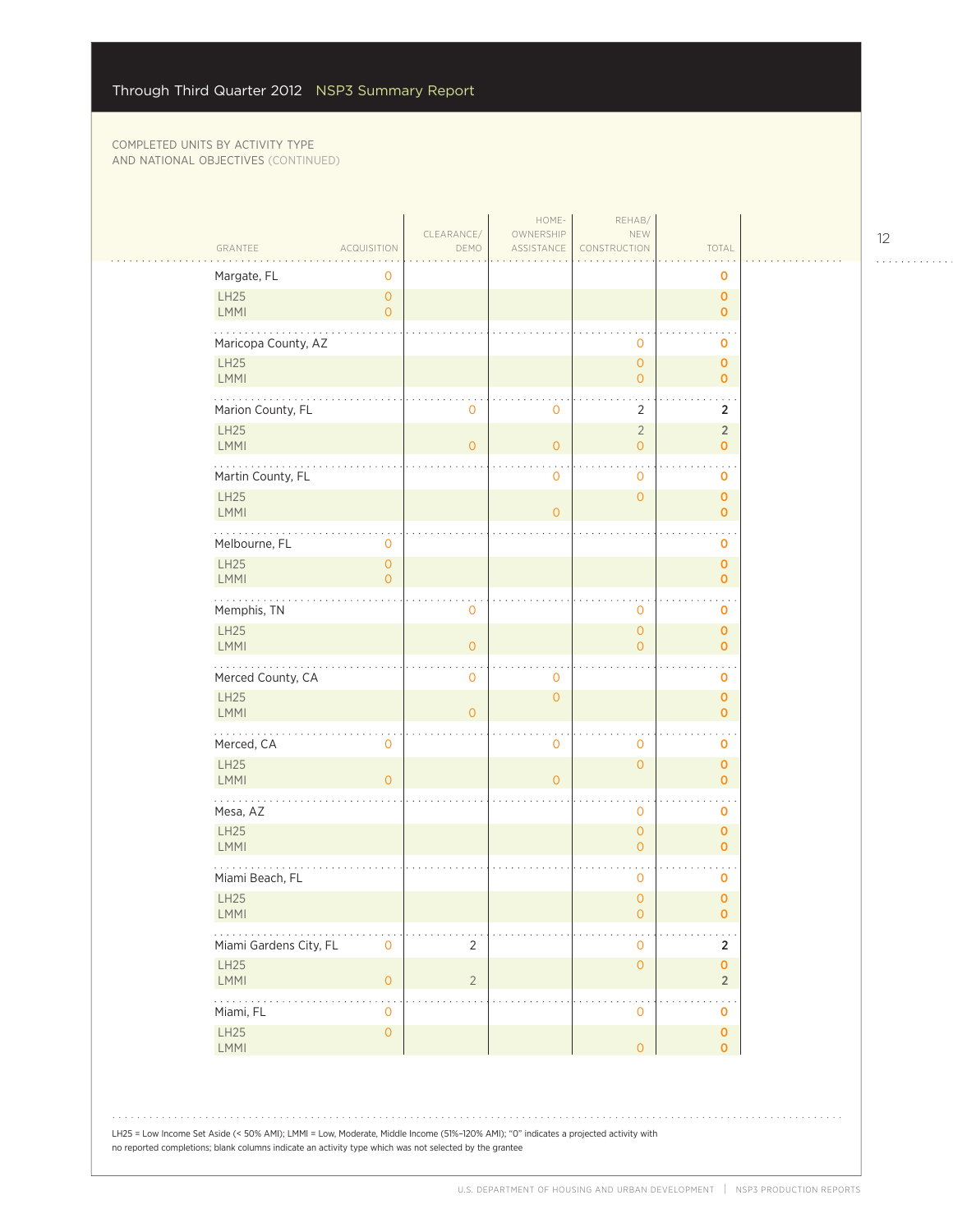$\mathcal{L}_{\mathcal{A}}$ 

| GRANTEE                    | <b>ACQUISITION</b>                    | CLEARANCE/<br>DEMO  | HOME-<br>OWNERSHIP<br>ASSISTANCE | REHAB/<br>NEW<br>CONSTRUCTION              | TOTAL                            |  |
|----------------------------|---------------------------------------|---------------------|----------------------------------|--------------------------------------------|----------------------------------|--|
| Miami-Dade County, FL      |                                       | $\mathbf 0$         |                                  | 0                                          | $\mathbf 0$                      |  |
| LH25<br><b>LMMI</b>        |                                       | $\mathsf{O}\xspace$ |                                  | $\overline{O}$<br>$\overline{O}$           | $\mathbf{O}$<br>$\mathbf{0}$     |  |
| Milwaukee, WI              |                                       | $\mathbf 0$         | $\mathbf 0$                      | 0                                          | 0                                |  |
| LH25<br>LMMI               |                                       | $\mathsf{O}\xspace$ | $\overline{O}$                   | $\overline{0}$<br>$\overline{0}$           | $\mathbf{O}$<br>$\overline{O}$   |  |
| .<br>Minneapolis, MN       |                                       | $\mathbf 0$         |                                  | 0                                          | $\mathbf 0$                      |  |
| LH25<br>LMMI               |                                       | $\overline{0}$      |                                  | $\overline{0}$<br>$\overline{O}$           | $\mathbf{O}$<br>$\overline{0}$   |  |
| Miramar, FL                |                                       |                     | 7                                | $\mathbf 0$                                | 7                                |  |
| LH25<br><b>LMMI</b>        |                                       |                     | $\overline{2}$<br>5              | $\overline{O}$<br>$\overline{O}$           | $\overline{2}$<br>5              |  |
| Modesto, CA                |                                       | $\mathbf 0$         |                                  | 0                                          | 0                                |  |
| LH25<br>LMMI               |                                       | $\overline{0}$      |                                  | $\overline{0}$<br>$\mathbf 0$              | $\mathbf{O}$<br>$\mathbf{O}$     |  |
| Mohave County, AZ          | 6                                     |                     |                                  |                                            | 6                                |  |
| LH25<br>LMMI               | $\sqrt{4}$<br>$\overline{2}$          |                     |                                  |                                            | $\overline{4}$<br>$\overline{2}$ |  |
| Monterey County, CA        | $\mathsf O$                           |                     |                                  |                                            | $\sim$<br>$\mathbf 0$            |  |
| LH25<br><b>LMMI</b>        | $\mathsf O$<br>$\overline{O}$         |                     |                                  |                                            | $\mathbf 0$<br>$\overline{O}$    |  |
| .<br>Montgomery County, OH |                                       | $\mathbf 0$         |                                  | 0                                          | 0                                |  |
| LH25<br>LMMI               |                                       | $\overline{0}$      |                                  | $\overline{0}$<br>$\overline{O}$           | $\mathbf{O}$<br>$\mathbf{O}$     |  |
| Moreno Valley, CA          | $\mathbf 0$                           | $\mathbf 0$         | $\mathbf 0$                      | 0                                          | $\mathbf 0$                      |  |
| LH25<br>LMMI               | $\mathsf{O}\xspace$<br>$\overline{O}$ | $\overline{0}$      | $\overline{O}$                   | $\overline{O}$                             | $\mathbf{O}$<br>$\overline{0}$   |  |
| Muncie, IN                 |                                       |                     |                                  | $\mathbf 0$                                | $\mathbf 0$                      |  |
| LH25<br><b>LMMI</b>        |                                       |                     |                                  | $\overline{0}$<br>0                        | $\mathbf 0$<br>0                 |  |
| Muskegon County, MI        |                                       |                     |                                  | 0                                          | 0                                |  |
| LH25<br>LMMI               |                                       |                     |                                  | $\mathsf{O}\xspace$<br>$\overline{O}$      | $\mathbf{O}$<br>$\mathbf{0}$     |  |
| New Mexico State Program   |                                       |                     |                                  | 1                                          | $\mathbf{1}$                     |  |
| LH25<br><b>LMMI</b>        |                                       |                     |                                  | $\overline{\phantom{a}}$<br>$\overline{O}$ | $\mathbf{1}$<br>$\overline{0}$   |  |
|                            |                                       |                     |                                  |                                            |                                  |  |

13 . . . . . . . . . . . .

LH25 = Low Income Set Aside (< 50% AMI); LMMI = Low, Moderate, Middle Income (51%–120% AMI); "0" indicates a projected activity with no reported completions; blank columns indicate an activity type which was not selected by the grantee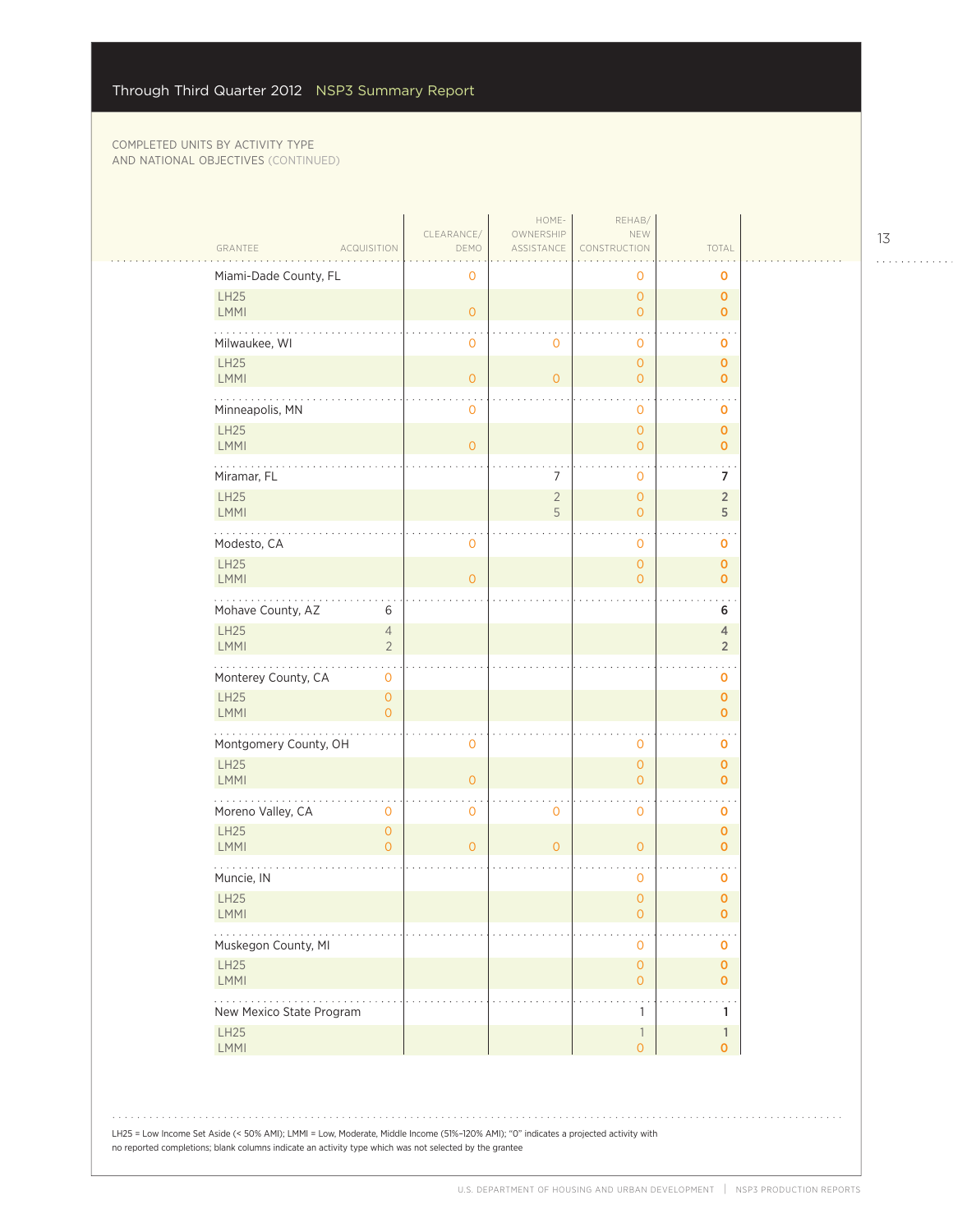$\mathcal{L}_{\mathcal{A}}$ 

| GRANTEE<br><b>ACQUISITION</b><br>New York City, NY<br>0        | CLEARANCE/<br>DEMO             | OWNERSHIP<br>ASSISTANCE               | NEW<br>CONSTRUCTION                        | TOTAL                       |  |
|----------------------------------------------------------------|--------------------------------|---------------------------------------|--------------------------------------------|-----------------------------|--|
|                                                                |                                |                                       |                                            |                             |  |
|                                                                |                                |                                       |                                            | 0                           |  |
| <b>LH25</b><br>$\circ$<br>LMMI<br>$\overline{O}$               |                                |                                       |                                            | $\mathbf 0$<br>$\mathbf 0$  |  |
| Newark, NJ                                                     | $\mathbf 0$                    |                                       | $\mathbf 0$                                | o                           |  |
| LH25<br><b>LMMI</b>                                            | $\mathsf{O}$<br>$\overline{O}$ |                                       | $\mathsf{O}\xspace$<br>$\overline{O}$      | $\pmb{0}$<br>$\mathbf 0$    |  |
| North Miami, FL                                                |                                |                                       | $\mathbf 0$                                | 0                           |  |
| <b>LH25</b><br>LMMI                                            |                                |                                       | $\overline{O}$<br>$\overline{O}$           | $\mathbf 0$<br>$\mathbf 0$  |  |
| Northern Mariana Islands                                       |                                |                                       | $\mathbf 0$                                | o                           |  |
| <b>LH25</b><br>LMMI                                            |                                |                                       | $\mathbf{O}$<br>$\overline{O}$             | $\mathbf 0$<br>$\mathbf 0$  |  |
| Oakland County, MI                                             | $\overline{0}$                 | $\mathbf 0$                           |                                            | o                           |  |
| <b>LH25</b><br><b>LMMI</b>                                     | $\overline{O}$                 | $\mathsf{O}\xspace$<br>$\overline{O}$ |                                            | $\pmb{0}$<br>$\mathbf 0$    |  |
| .<br>Oakland, CA<br>$\mathbf 0$                                |                                |                                       | $\mathbf 0$                                | $\ddot{\phantom{0}}$<br>0   |  |
| <b>LH25</b><br>LMMI<br>$\overline{O}$                          |                                |                                       | $\mathbf{O}$<br>$\overline{O}$             | $\mathbf 0$<br>$\mathbf 0$  |  |
| Oklahoma State Program<br>$\mathbf 0$                          |                                |                                       |                                            | o                           |  |
| <b>LH25</b><br>$\overline{O}$<br><b>LMMI</b><br>$\Omega$       |                                |                                       |                                            | $\mathbf 0$<br>$\mathbf 0$  |  |
| .<br>Omaha, NE                                                 |                                |                                       | 1                                          | 1                           |  |
| LH25<br><b>LMMI</b>                                            |                                |                                       | $\overline{\phantom{a}}$<br>$\overline{O}$ | $\mathbf{1}$<br>$\mathbf 0$ |  |
| Ontario, CA<br>$\mathbf 0$                                     |                                | $\mathbf 0$                           | 20                                         | 20                          |  |
| <b>LH25</b><br>$\overline{0}$<br><b>LMMI</b><br>$\overline{O}$ |                                | $\overline{O}$                        | $\overline{\phantom{a}}$<br>19             | $\mathbf{1}$<br>19          |  |
| Orange County, CA<br>0                                         |                                |                                       |                                            | 0                           |  |
| <b>LH25</b><br>$\overline{O}$                                  |                                |                                       |                                            | $\mathbf 0$                 |  |
| .<br>Orange County, FL<br>$\mathbf 0$                          | $\mathbf 0$                    | $\mathbf 0$                           | $\mathbf 0$                                | $\mathbf 0$                 |  |
| <b>LH25</b><br>$\mathsf{O}\xspace$<br>LMMI<br>$\circ$          | $\mathsf{O}$<br>$\mathbf{O}$   | $\circ$<br>$\overline{O}$             | $\mathsf{O}\xspace$<br>$\overline{0}$      | $\mathbf 0$<br>$\mathbf 0$  |  |
| 1999-1999<br>Orlando, FL<br>0                                  |                                |                                       |                                            | o                           |  |
| LH25<br>$\mathsf{O}\xspace$<br>LMMI<br>$\overline{O}$          |                                |                                       |                                            | $\pmb{0}$<br>$\mathbf{O}$   |  |

LH25 = Low Income Set Aside (< 50% AMI); LMMI = Low, Moderate, Middle Income (51%–120% AMI); "0" indicates a projected activity with no reported completions; blank columns indicate an activity type which was not selected by the grantee

14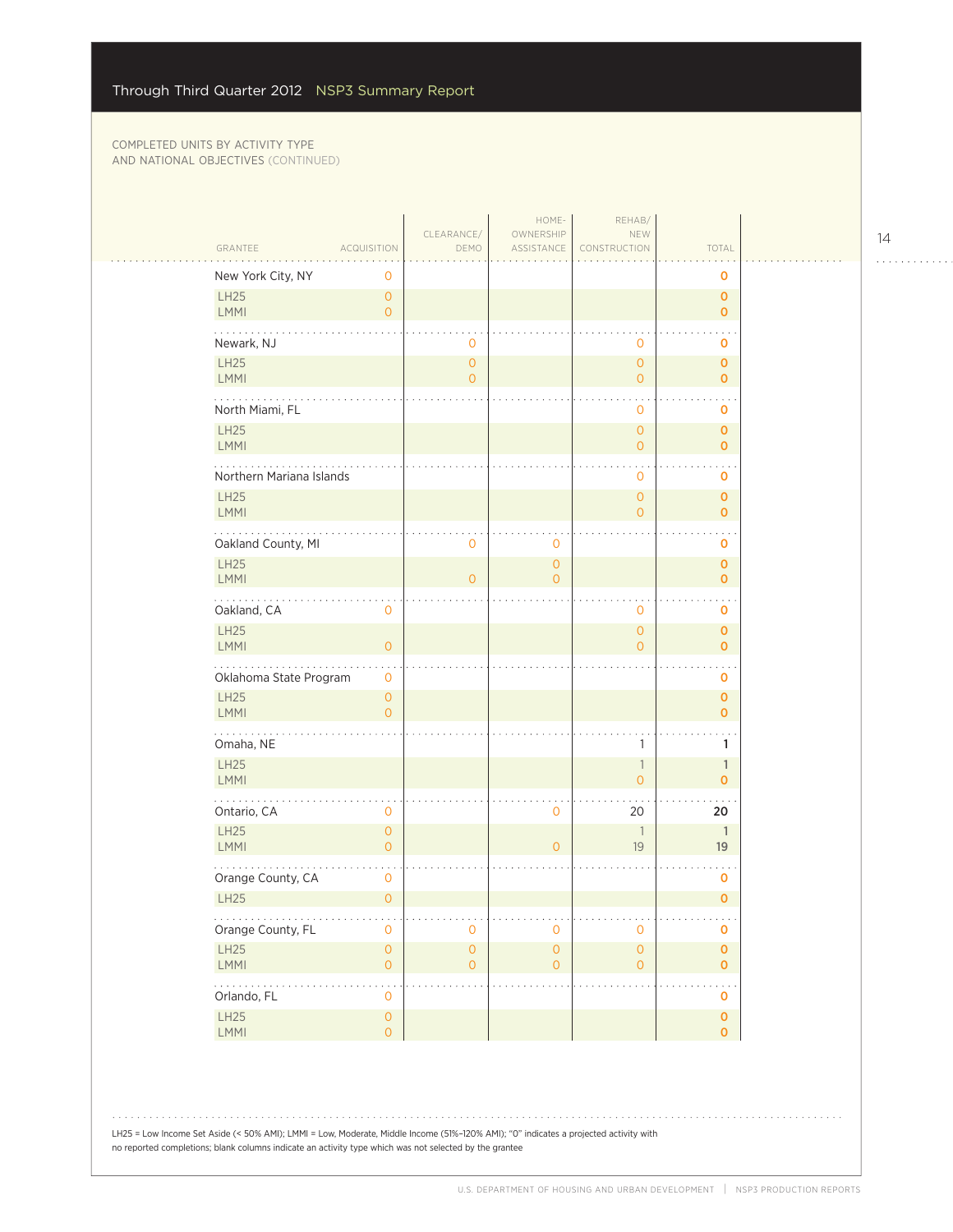| GRANTEE                      | <b>ACQUISITION</b>                         | CLEARANCE/<br>DEMO | HOME-<br>OWNERSHIP<br>ASSISTANCE | REHAB/<br>NEW<br>CONSTRUCTION      | TOTAL                          |  |
|------------------------------|--------------------------------------------|--------------------|----------------------------------|------------------------------------|--------------------------------|--|
| Osceola County, FL           |                                            |                    |                                  | 0                                  | O                              |  |
| LH25<br>LMMI                 |                                            |                    |                                  | $\mathbf 0$<br>$\mathbf{O}$        | $\mathbf 0$<br>$\mathbf{O}$    |  |
| Palm Bay, FL                 | $\circ$                                    |                    |                                  | $\mathbf 0$                        | 0                              |  |
| LH25<br><b>LMMI</b>          | $\mathbf{O}$<br>$\overline{O}$             |                    |                                  | $\overline{0}$<br>$\overline{0}$   | $\mathbf 0$<br>$\mathbf 0$     |  |
| Palm Beach County, FL        | 1                                          | $\mathbf 0$        |                                  | 0                                  | 1                              |  |
| <b>LH25</b><br><b>LMMI</b>   | $\overline{\phantom{a}}$<br>$\overline{O}$ | $\overline{O}$     |                                  | $\overline{0}$                     | $\mathbb{1}$<br>$\mathbf{O}$   |  |
| Palm Coast City, FL          |                                            |                    | 3                                | 1                                  | 4                              |  |
| <b>LH25</b><br><b>LMMI</b>   |                                            |                    | $\overline{3}$                   | 1                                  | $\mathbf{1}$<br>3              |  |
| Pasco County, FL             |                                            | $\mathbf 0$        | 0                                | 1                                  | 1                              |  |
| LH25<br><b>LMMI</b>          |                                            | $\overline{0}$     | $\overline{0}$<br>$\overline{0}$ | $\mathbb{1}$<br>$\overline{0}$     | $\mathbb{1}$<br>$\mathbf 0$    |  |
| Paterson, NJ                 |                                            | $\mathbf 0$        |                                  | $\mathbf 0$                        | O                              |  |
| LH25<br><b>LMMI</b>          |                                            | $\overline{O}$     |                                  | $\overline{0}$<br>$\overline{O}$   | $\mathbf 0$<br>$\mathbf{O}$    |  |
| Paulding County, GA          | $\mathbf 0$                                |                    | $\mathbf 0$                      | $\blacksquare$<br>$\mathbf 0$      | O                              |  |
| <b>LH25</b><br><b>LMMI</b>   | $\mathbf{O}$<br>$\overline{O}$             |                    | $\mathbf 0$<br>$\overline{0}$    | $\overline{0}$<br>$\overline{O}$   | $\mathbf 0$<br>$\mathbf{O}$    |  |
| .<br>Pembroke Pines, FL      | 0                                          |                    | 4                                | $\mathbf 0$                        | 4                              |  |
| LH25<br><b>LMMI</b>          | $\overline{O}$                             |                    | $\overline{4}$                   | $\overline{0}$                     | $\mathbf{O}$<br>$\overline{4}$ |  |
| Peoria, AZ                   | 3                                          |                    |                                  | $\mathbf 0$                        | 3                              |  |
| <b>LH25</b><br>LMMI          | 3<br>$\Omega$                              |                    |                                  | $\overline{0}$<br>$\overline{O}$   | $\overline{3}$<br>$\mathbf{O}$ |  |
| Perris, CA                   |                                            |                    | 0                                | 1                                  | 1                              |  |
| <b>LH25</b><br><b>LMMI</b>   |                                            |                    | $\overline{0}$<br>0              | 1<br>0                             | $\mathbf{1}$<br>0              |  |
| Phoenix, AZ                  | $\mathbf 0$                                | $\mathbf 0$        | 0                                | $\mathbf 0$                        | 0                              |  |
| LH25<br><b>LMMI</b>          | $\mathbf 0$<br>$\overline{0}$              | $\mathbf{O}$       | $\mathsf{O}\xspace$              | $\mathsf O$<br>$\mathsf{O}\xspace$ | $\mathbf 0$<br>$\mathbf 0$     |  |
| $\ldots$<br>Pinal County, AZ |                                            |                    | 17                               |                                    | $\ddotsc$<br>17                |  |
| LH25                         |                                            |                    | $\boldsymbol{7}$                 |                                    | $\boldsymbol{7}$               |  |
| LMMI                         |                                            |                    | $10$                             |                                    | $10$                           |  |

15

. . . . . . . . . . . .

 $\sim$  .  $\sim$ 

 $\bar{\psi}$  ,  $\bar{\psi}$ 

U.S. DEPARTMENT OF HOUSING AND URBAN DEVELOPMENT | NSP3 PRODUCTION REPORTS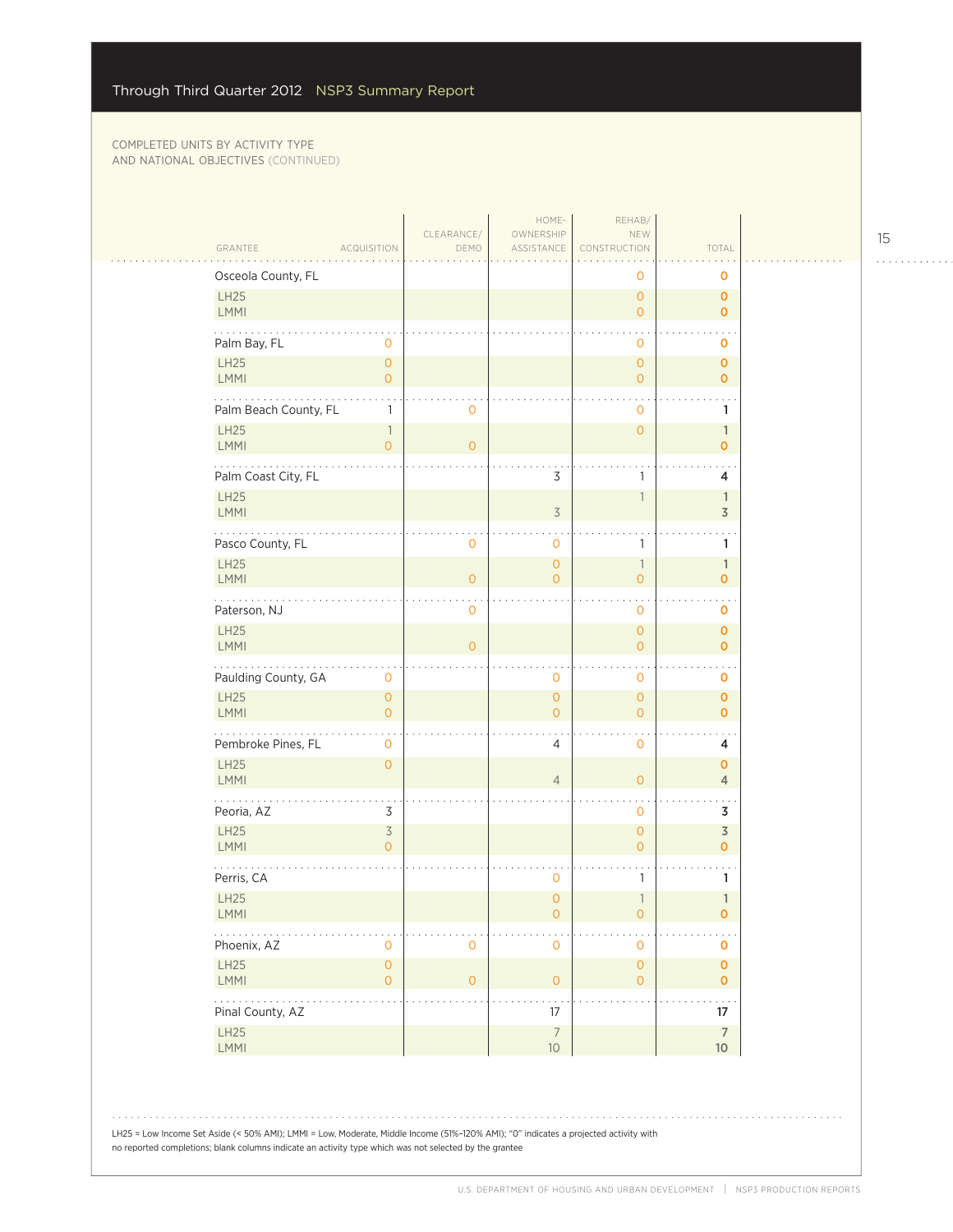$\sim$  .

|                                                                          |                                       | CLEARANCE/     | HOME-<br>OWNERSHIP | REHAB/<br>NEW                              |                                      |  |
|--------------------------------------------------------------------------|---------------------------------------|----------------|--------------------|--------------------------------------------|--------------------------------------|--|
| GRANTEE<br><b>ACQUISITION</b>                                            |                                       | DEMO           | ASSISTANCE         | CONSTRUCTION                               | TOTAL                                |  |
| Pinellas County, FL                                                      | $\mathbf 0$                           | 0              | 0                  | 0                                          | 0                                    |  |
| LH25<br>LMMI                                                             | $\overline{O}$<br>$\circ$             | $\overline{O}$ | $\overline{0}$     | $\circ$<br>$\overline{0}$                  | $\mathbf 0$<br>$\mathbf{o}$          |  |
| Plantation, FL                                                           | $\overline{2}$                        |                |                    | 2                                          | 4                                    |  |
| LH25                                                                     | 1                                     |                |                    | $\mathbf{1}$                               | $\overline{\mathbf{c}}$              |  |
| <b>LMMI</b>                                                              | $\mathbf{1}$                          |                |                    | $\mathbf{1}$                               | $\overline{2}$                       |  |
| Polk County, Fl                                                          |                                       | 0              |                    | $\mathbf 0$                                | o                                    |  |
| <b>LH25</b><br><b>LMMI</b>                                               |                                       | $\overline{O}$ |                    | $\overline{O}$<br>$\overline{O}$           | $\mathbf 0$<br>$\mathbf 0$           |  |
| Pomona, CA                                                               | $\mathbf 0$                           |                | 0                  |                                            | 0                                    |  |
| LH25<br><b>LMMI</b>                                                      | $\circ$<br>$\circ$                    |                | $\overline{0}$     |                                            | $\mathbf 0$<br>$\mathbf 0$           |  |
|                                                                          |                                       |                |                    |                                            |                                      |  |
| Pompano Beach, FL<br>LH25                                                | $\mathbf 0$<br>$\mathsf{O}\xspace$    |                |                    |                                            | 0<br>$\pmb{0}$                       |  |
| <b>LMMI</b>                                                              | $\overline{O}$                        |                |                    |                                            | $\mathbf 0$                          |  |
| .<br>Pontiac, MI                                                         | $\mathbf 0$                           |                |                    |                                            | $\mathbf 0$                          |  |
| LH25<br><b>LMMI</b>                                                      | $\mathsf{O}\xspace$<br>$\overline{O}$ |                |                    |                                            | $\mathbf 0$<br>$\mathbf 0$           |  |
| Port St. Lucie, FL                                                       | 1                                     |                |                    |                                            | 1                                    |  |
| LH25                                                                     | $\overline{O}$                        |                |                    |                                            | 0                                    |  |
| <b>LMMI</b>                                                              | $\mathbf{1}$                          |                |                    |                                            | $\mathbf{1}$                         |  |
| Prince Georges County, MD                                                |                                       |                | $\overline{2}$     | 0                                          | 2                                    |  |
| LH25<br><b>LMMI</b>                                                      |                                       |                | $\overline{2}$     | $\overline{O}$                             | $\pmb{\mathsf{O}}$<br>$\overline{2}$ |  |
| Providence, RI                                                           |                                       |                |                    | $\overline{2}$                             | $\overline{2}$                       |  |
| <b>LH25</b><br><b>LMMI</b>                                               |                                       |                |                    | $\mathbf{1}$<br>$\mathbf{1}$               | $\mathbf{1}$<br>$\mathbf{1}$         |  |
| Pueblo, CO                                                               |                                       |                |                    | 0                                          | 0                                    |  |
| LH25                                                                     |                                       |                |                    | $\overline{O}$                             | $\mathbf 0$                          |  |
| LMMI                                                                     |                                       |                |                    | $\overline{O}$                             | 0                                    |  |
| $\alpha$ , $\alpha$ , $\alpha$ , $\alpha$<br>Reno, NV                    |                                       |                |                    | $\mathbf 0$                                | $\mathbf 0$                          |  |
| LH25                                                                     |                                       |                |                    | $\mathsf{O}\xspace$                        | $\mathbf 0$                          |  |
| $\mathbb{Z}^2$ . The set of $\mathbb{Z}^2$<br>Rhode Island State Program |                                       |                |                    | $\mathbf 0$                                | o                                    |  |
| LH25<br>LMMI                                                             |                                       |                |                    | $\mathsf{O}\xspace$<br>$\mathsf{O}\xspace$ | $\pmb{\mathsf{O}}$<br>$\overline{O}$ |  |
|                                                                          |                                       |                |                    |                                            |                                      |  |

LH25 = Low Income Set Aside (< 50% AMI); LMMI = Low, Moderate, Middle Income (51%–120% AMI); "0" indicates a projected activity with no reported completions; blank columns indicate an activity type which was not selected by the grantee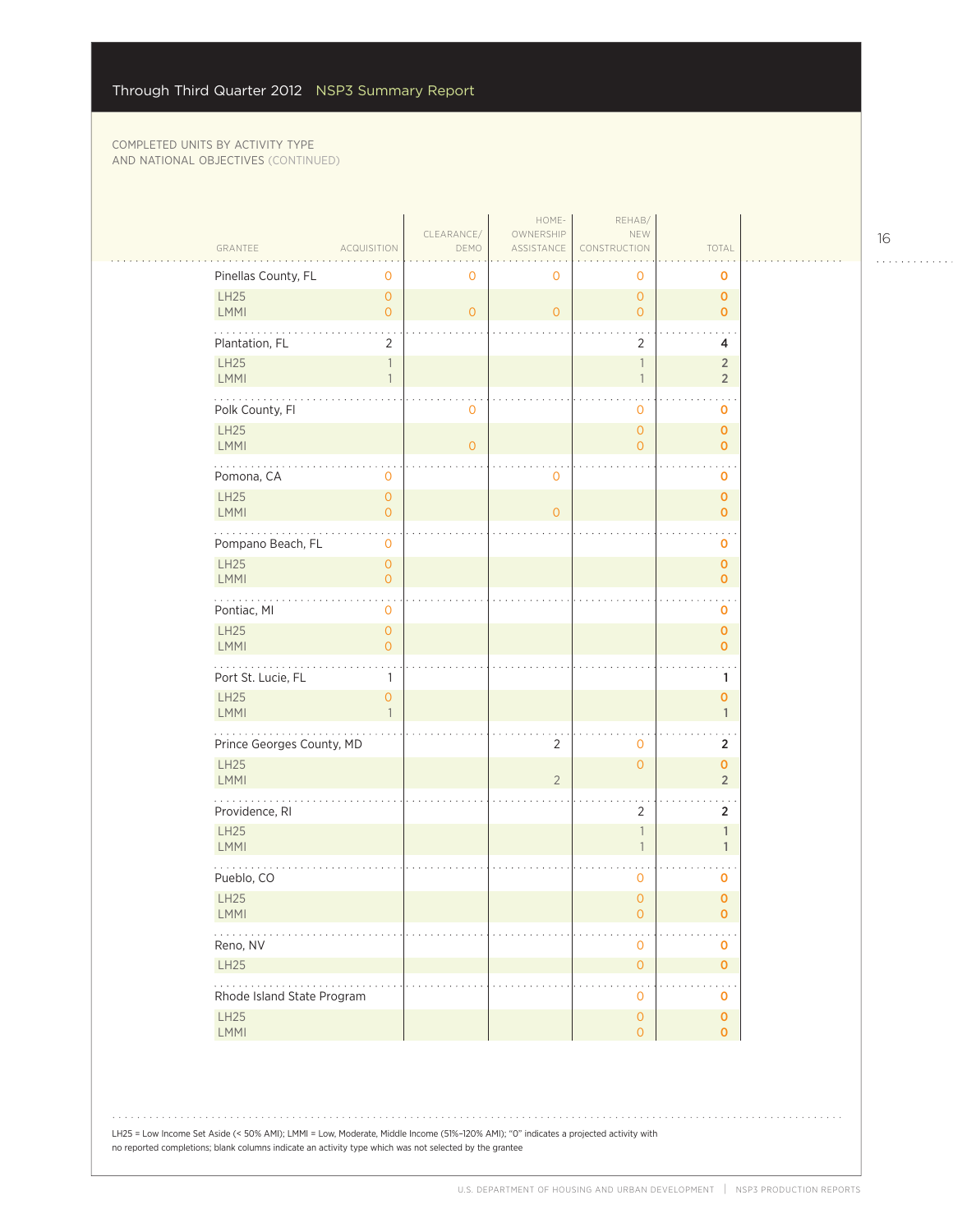$\sim$  . .

|                                       |                                       | CLEARANCE/          | HOME-<br>OWNERSHIP | REHAB/<br>NEW                  |                                      |  |
|---------------------------------------|---------------------------------------|---------------------|--------------------|--------------------------------|--------------------------------------|--|
| GRANTEE                               | <b>ACQUISITION</b>                    | DEMO                | ASSISTANCE         | CONSTRUCTION                   | TOTAL                                |  |
| Rialto, CA                            | 0                                     |                     | 1                  |                                | 1                                    |  |
| LH25<br>LMMI                          | $\mathsf{O}\xspace$<br>$\overline{O}$ |                     | $\overline{1}$     |                                | $\overline{0}$<br>$\mathbf{1}$       |  |
| Richland County, OH                   |                                       | 0                   |                    | $\circ$                        | 0                                    |  |
| <b>LH25</b>                           |                                       |                     |                    | $\mathbf{O}$                   | $\mathbf{O}$                         |  |
| <b>LMMI</b>                           |                                       | $\overline{0}$      |                    | $\overline{O}$                 | $\mathbf{O}$                         |  |
| .<br>Richmond, CA                     | 0                                     |                     |                    | $\circ$                        | O                                    |  |
| LH25<br><b>LMMI</b>                   | $\overline{O}$                        |                     |                    | $\overline{0}$                 | $\overline{O}$<br>$\mathbf{O}$       |  |
| Richmond, VA                          |                                       | 0                   | $\mathbf 0$        | $\mathbf 0$                    | 0                                    |  |
| <b>LH25</b><br><b>LMMI</b>            |                                       | $\overline{0}$<br>0 | $\circ$            | $\mathbf{O}$<br>$\overline{O}$ | $\overline{O}$<br>$\mathbf{O}$       |  |
| Riverside County, CA                  |                                       |                     | 45                 | $\mathbf 0$                    | 45                                   |  |
| <b>LH25</b>                           |                                       |                     | 18                 | $\circ$                        | 18                                   |  |
| <b>LMMI</b>                           |                                       |                     | 27                 | $\Omega$                       | 27                                   |  |
| $\sim$ $\sim$ $\sim$<br>Riverside, CA | 46                                    | 0                   |                    |                                | 46                                   |  |
| LH25<br><b>LMMI</b>                   | 44<br>$\overline{2}$                  | $\overline{O}$      |                    |                                | 44<br>$\overline{2}$                 |  |
| Sacramento County, CA                 |                                       |                     |                    | 10                             | 10                                   |  |
| <b>LH25</b>                           |                                       |                     |                    | $\overline{0}$                 | $\mathbf{0}$                         |  |
| LMMI                                  |                                       |                     |                    | 10                             | 10                                   |  |
| .<br>Saginaw, MI                      |                                       | 10                  |                    | $\mathbf 0$                    | 10                                   |  |
| <b>LMMI</b>                           |                                       | 10                  |                    | $\overline{O}$                 | 10 <sup>°</sup>                      |  |
| San Bernardino County, CA             |                                       |                     | $\mathbf 0$        | $\mathbf 0$                    | 0                                    |  |
| <b>LH25</b><br><b>LMMI</b>            |                                       |                     | $\overline{O}$     | $\circ$<br>$\Omega$            | $\overline{O}$<br>$\mathbf{o}$       |  |
| San Bernardino, CA                    | 0                                     |                     |                    |                                | 0                                    |  |
| <b>LH25</b><br>LMMI                   | $\mathsf{O}\xspace$<br>$\overline{0}$ |                     |                    |                                | $\pmb{\mathsf{O}}$<br>$\overline{0}$ |  |
|                                       |                                       |                     |                    | $\sim$                         | $\sim$ $\sim$                        |  |
| San Joaquin County, CA<br>LH25        | $\mathbf 0$<br>$\mathsf{O}\xspace$    |                     |                    | 6                              | 6<br>$\mathbf 0$                     |  |
| LMMI                                  |                                       |                     |                    | $6\,$                          | $\sqrt{6}$                           |  |
| 19999<br>Sanford, FL                  | $\overline{0}$                        | $\mathbf 0$         |                    |                                | 0                                    |  |
| LH25<br>LMMI                          | $\mathsf{O}\xspace$<br>$\overline{O}$ | $\mathsf{O}$        |                    |                                | $\mathbf 0$<br>$\mathbf{O}$          |  |
|                                       |                                       |                     |                    |                                |                                      |  |

LH25 = Low Income Set Aside (< 50% AMI); LMMI = Low, Moderate, Middle Income (51%–120% AMI); "0" indicates a projected activity with no reported completions; blank columns indicate an activity type which was not selected by the grantee

17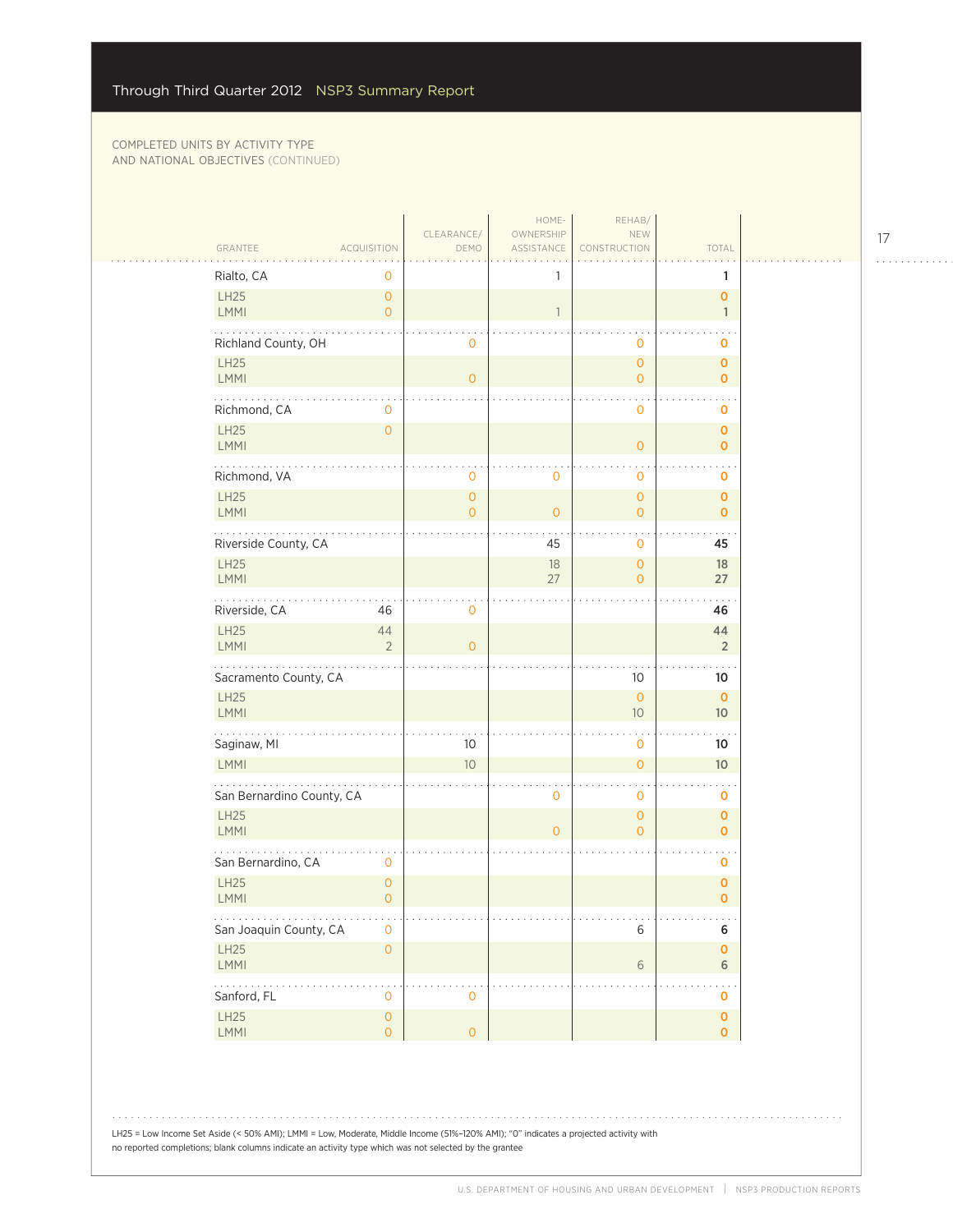| GRANTEE                                                                                                                                                                                                                                        | <b>ACQUISITION</b>                    | CLEARANCE/<br>DEMO  | HOME-<br>OWNERSHIP<br>ASSISTANCE | REHAB/<br>NEW<br>CONSTRUCTION              | TOTAL                          |  |
|------------------------------------------------------------------------------------------------------------------------------------------------------------------------------------------------------------------------------------------------|---------------------------------------|---------------------|----------------------------------|--------------------------------------------|--------------------------------|--|
| Santa Ana, CA                                                                                                                                                                                                                                  | 0                                     |                     |                                  |                                            | 0                              |  |
| LH25<br>LMMI                                                                                                                                                                                                                                   | $\overline{O}$<br>$\mathbf{O}$        |                     |                                  |                                            | $\mathbf{O}$<br>$\mathbf{o}$   |  |
| Sarasota County, FL                                                                                                                                                                                                                            | 10                                    |                     |                                  |                                            | 10                             |  |
| LH25<br>LMMI                                                                                                                                                                                                                                   | $\overline{c}$<br>$\,8\,$             |                     |                                  |                                            | $\sqrt{2}$<br>8                |  |
| Sarasota, FL                                                                                                                                                                                                                                   | $\mathbf 0$                           |                     |                                  |                                            | $\mathbf 0$                    |  |
| LH25<br><b>LMMI</b>                                                                                                                                                                                                                            | $\overline{O}$<br>$\overline{0}$      |                     |                                  |                                            | $\mathbf{O}$<br>$\mathbf 0$    |  |
| Savannah, GA                                                                                                                                                                                                                                   |                                       | 0                   |                                  | 0                                          | 0                              |  |
| <b>LH25</b><br>LMMI                                                                                                                                                                                                                            |                                       | $\overline{O}$      |                                  | $\circ$<br>$\overline{O}$                  | $\mathbf{O}$<br>$\mathbf 0$    |  |
| Seminole County, FL                                                                                                                                                                                                                            | 1                                     |                     |                                  |                                            | 1                              |  |
| <b>LH25</b><br><b>LMMI</b>                                                                                                                                                                                                                     | $\mathbf{O}$<br>$\mathbf{1}$          |                     |                                  |                                            | 0<br>$\mathbf{1}$              |  |
| Solano County, CA                                                                                                                                                                                                                              |                                       |                     |                                  | $\overline{2}$                             | $\overline{2}$                 |  |
| LH25<br><b>LMMI</b>                                                                                                                                                                                                                            |                                       |                     |                                  | $\overline{2}$<br>$\overline{O}$           | $\overline{2}$<br>$\mathbf{O}$ |  |
| South Bend, IN                                                                                                                                                                                                                                 |                                       |                     |                                  | $\mathsf{O}$                               | 0                              |  |
| LH25<br><b>LMMI</b>                                                                                                                                                                                                                            |                                       |                     |                                  | $\overline{O}$<br>$\overline{O}$           | $\mathbf 0$<br>$\mathbf{o}$    |  |
| South Carolina<br>State Program                                                                                                                                                                                                                | $\mathbf 0$                           | 9                   |                                  | $\overline{0}$                             | 9                              |  |
| <b>LH25</b><br>LMMI                                                                                                                                                                                                                            | $\mathsf{O}\xspace$<br>$\overline{0}$ | 9                   |                                  | $\overline{O}$<br>$\overline{O}$           | $\mathbf 0$<br>$\overline{9}$  |  |
| Southfield, MI                                                                                                                                                                                                                                 |                                       |                     | $\mathbf 0$                      | $\mathsf{O}$                               | 0                              |  |
| LH25<br><b>LMMI</b>                                                                                                                                                                                                                            |                                       |                     | $\overline{0}$                   | $\overline{O}$<br>$\mathsf O$              | $\mathbf 0$<br>$\mathbf{o}$    |  |
| Springfield, MA                                                                                                                                                                                                                                |                                       |                     |                                  | $\mathbf{0}$                               | o                              |  |
| LH25<br>LMMI                                                                                                                                                                                                                                   |                                       |                     |                                  | $\mathbf 0$<br>$\mathsf{O}\xspace$         | 0<br>$\overline{0}$            |  |
| St Paul, MN                                                                                                                                                                                                                                    | $\mathsf{O}\xspace$                   | $\mathbf 0$         |                                  | $\mathbf 0$                                | $\mathbf 0$                    |  |
| LH25<br>LMMI                                                                                                                                                                                                                                   | $\mathsf{O}\xspace$<br>0              | $\mathbf{O}$        |                                  | $\mathsf{O}\xspace$<br>$\mathsf{O}\xspace$ | $\mathbf 0$<br>$\mathbf 0$     |  |
| $\cdots$<br>St Petersburg, FL                                                                                                                                                                                                                  | $\mathbf 0$                           | 0                   | $\mathbf 0$                      | $\mathbf 0$                                | o                              |  |
| <b>LH25</b><br>LMMI                                                                                                                                                                                                                            | $\mathsf{O}\xspace$                   | $\mathsf{O}\xspace$ | $\mathsf{O}\xspace$              | $\circ$<br>$\overline{0}$                  | $\mathbf 0$<br>$\mathbf{O}$    |  |
|                                                                                                                                                                                                                                                |                                       |                     |                                  |                                            |                                |  |
| LH25 = Low Income Set Aside (< 50% AMI); LMMI = Low, Moderate, Middle Income (51%-120% AMI); "0" indicates a projected activity with<br>no reported completions; blank columns indicate an activity type which was not selected by the grantee |                                       |                     |                                  |                                            |                                |  |
|                                                                                                                                                                                                                                                |                                       |                     |                                  |                                            |                                |  |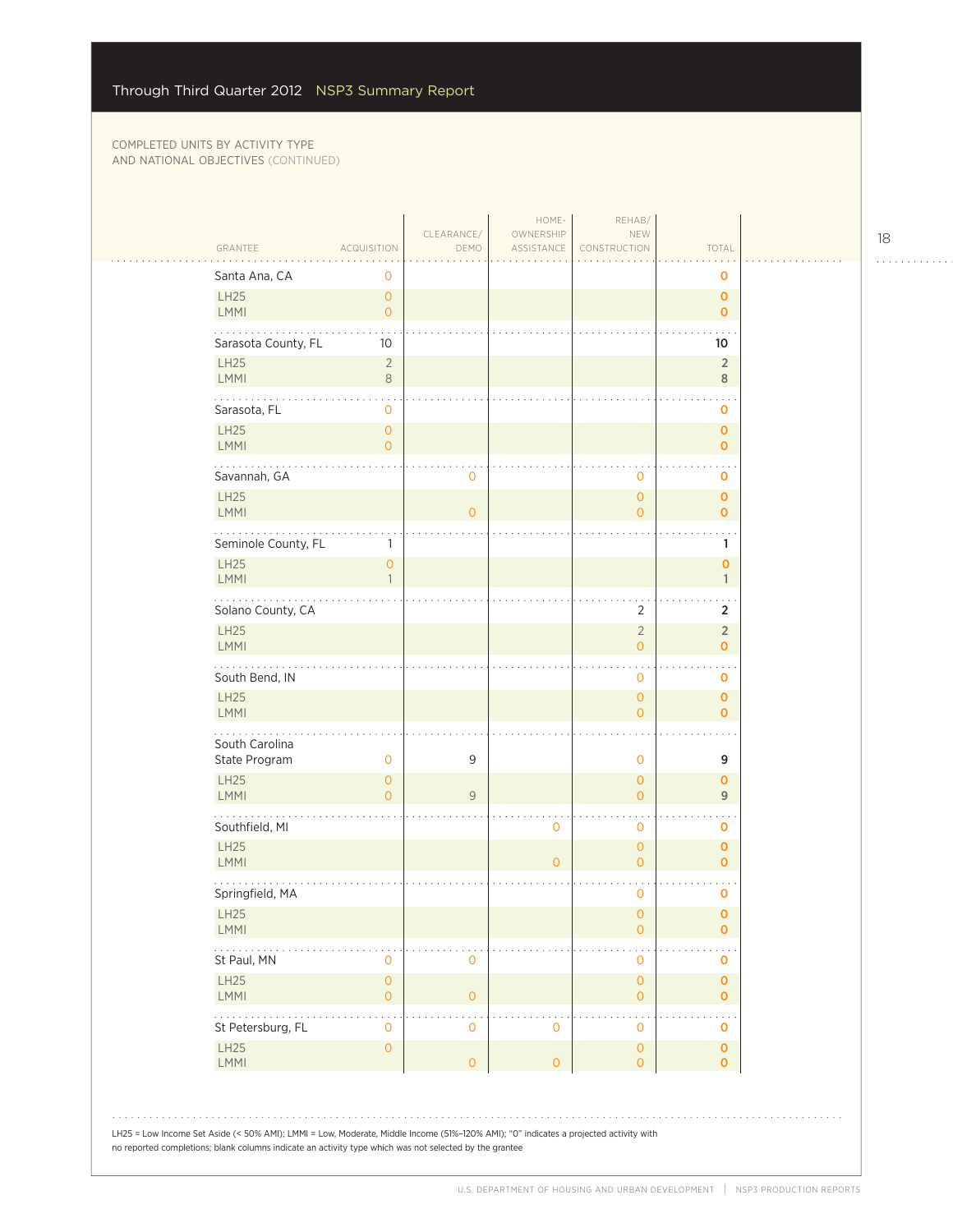| GRANTEE<br>St. Clair County, MI                                                   | <b>ACQUISITION</b><br>0        | DEMO<br>$12 \overline{ }$ |                            | 3                                          | 15                            |
|-----------------------------------------------------------------------------------|--------------------------------|---------------------------|----------------------------|--------------------------------------------|-------------------------------|
| <b>LH25</b><br>LMMI                                                               | $\mathbf{O}$                   | 12                        |                            | $\overline{2}$<br>$\overline{\phantom{a}}$ | $\overline{2}$<br>13          |
| St. Louis County, MO                                                              |                                |                           |                            | 0                                          | o                             |
| <b>LH25</b><br>LMMI                                                               |                                |                           |                            | $\overline{0}$<br>$\overline{0}$           | $\mathbf 0$<br>$\mathbf 0$    |
| .<br>St. Louis, MO                                                                |                                |                           |                            | 0                                          | O                             |
| LMMI                                                                              |                                |                           |                            | $\overline{0}$                             | $\mathbf 0$                   |
| $\mathbf{1}$ , $\mathbf{1}$ , $\mathbf{1}$ , $\mathbf{1}$<br>St. Lucie County, FL | 2                              |                           |                            | $\cdot$<br>0                               | 2                             |
| <b>LH25</b><br>LMMI                                                               | $\mathbf 0$<br>$\overline{2}$  |                           |                            | $\overline{O}$                             | $\mathbf 0$<br>$\overline{2}$ |
| Stanislaus County, CA                                                             | $\overline{0}$                 |                           | 0                          | $\sim$<br>0                                | o                             |
| <b>LH25</b><br>LMMI                                                               | $\mathbf{O}$<br>$\overline{0}$ |                           | $\overline{0}$<br>$\Omega$ | 0<br>$\overline{0}$                        | $\mathbf 0$<br>$\mathbf 0$    |
| .<br>State of Alabama                                                             |                                |                           |                            | 0                                          | O                             |
| <b>LH25</b><br><b>LMMI</b>                                                        |                                |                           |                            | $\overline{O}$<br>$\overline{0}$           | $\mathbf{O}$<br>$\mathbf 0$   |
| State of Arkansas                                                                 |                                |                           |                            | 0                                          | o                             |
| <b>LMMI</b>                                                                       |                                |                           |                            | $\overline{0}$                             | $\mathbf 0$                   |
| State of California                                                               | 0                              |                           |                            |                                            | o                             |
| <b>LH25</b><br>LMMI                                                               | $\mathbf 0$<br>$\overline{O}$  |                           |                            |                                            | $\pmb{0}$<br>$\mathbf 0$      |
| State of Colorado                                                                 |                                |                           |                            | 0                                          | 0                             |
| LH25<br>LMMI                                                                      |                                |                           |                            | $\overline{0}$<br>$\mathbf{0}$             | $\mathbf 0$<br>$\mathbf{O}$   |
| State of Delaware                                                                 |                                |                           | 0                          | 1                                          | 1                             |
| <b>LH25</b><br>LMMI                                                               |                                |                           | $\overline{0}$             | $\mathbb{1}$<br>$\overline{0}$             | 1<br>$\mathbf 0$              |
| .<br>State of Florida                                                             |                                |                           |                            | 0                                          | O                             |
| <b>LH25</b><br><b>LMMI</b>                                                        |                                |                           |                            | $\mathsf{O}\xspace$<br>$\overline{O}$      | $\mathbf 0$<br>$\mathbf{O}$   |
| State of Georgia                                                                  | $\mathbf 0$                    | 0                         | 0                          | 6                                          | 6                             |
| <b>LH25</b><br><b>LMMI</b>                                                        | $\mathbf 0$<br>$\overline{0}$  | $\overline{0}$<br>0       | $\overline{0}$<br>0        | $\mathbb{1}$<br>5                          | $\mathbf{1}$<br>5             |
| State of Idaho                                                                    | $\mathbf 0$                    |                           |                            |                                            | 0                             |
| LH25<br><b>LMMI</b>                                                               | $\mathbf{O}$<br>$\overline{O}$ |                           |                            |                                            | $\mathbf 0$<br>$\mathbf 0$    |

19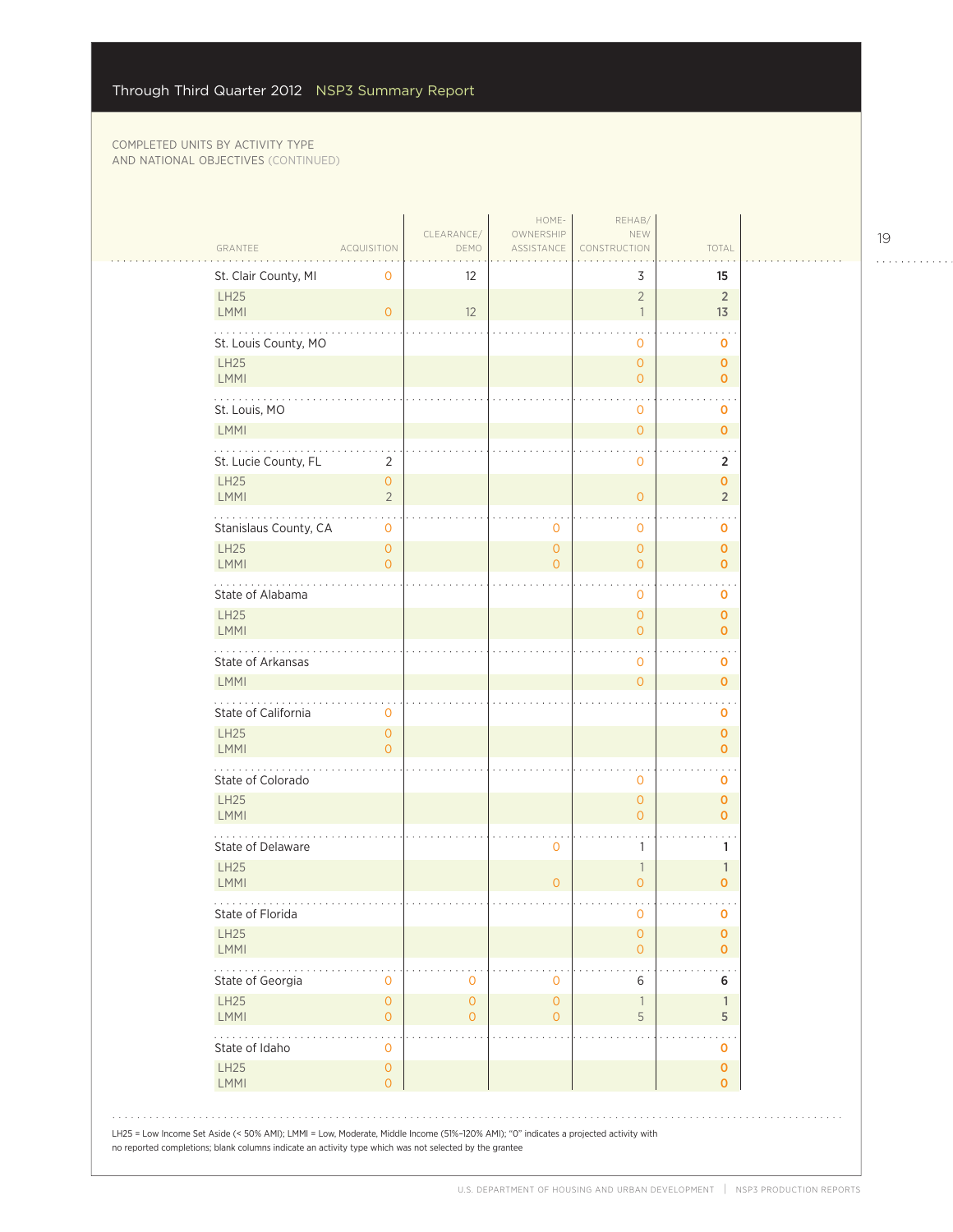|                                                                                                                                                                                                                                                | CLEARANCE/                                 | HOME-<br>OWNERSHIP  | REHAB/<br>NEW                              |                                |  |
|------------------------------------------------------------------------------------------------------------------------------------------------------------------------------------------------------------------------------------------------|--------------------------------------------|---------------------|--------------------------------------------|--------------------------------|--|
| GRANTEE<br><b>ACQUISITION</b>                                                                                                                                                                                                                  | DEMO                                       | ASSISTANCE          | CONSTRUCTION                               | <b>TOTAL</b>                   |  |
| State of Illinois                                                                                                                                                                                                                              |                                            |                     | 0                                          | O                              |  |
| <b>LH25</b><br>LMMI                                                                                                                                                                                                                            |                                            |                     | $\overline{O}$<br>$\overline{O}$           | $\mathbf{O}$<br>$\mathbf 0$    |  |
| State of Indiana-IHCDA                                                                                                                                                                                                                         |                                            |                     | $\circ$                                    | O                              |  |
| <b>LH25</b><br>LMMI                                                                                                                                                                                                                            |                                            |                     | $\overline{O}$<br>$\overline{0}$           | $\mathbf 0$<br>$\mathbf 0$     |  |
| State of Iowa                                                                                                                                                                                                                                  | 1                                          |                     | $\overline{2}$                             | 3                              |  |
| <b>LH25</b><br>LMMI                                                                                                                                                                                                                            | $\overline{\phantom{a}}$<br>$\overline{O}$ |                     | $\mathbb{1}$<br>$\overline{\phantom{a}}$   | $\overline{2}$<br>$\mathbf{1}$ |  |
| State of Kansas<br>0                                                                                                                                                                                                                           |                                            |                     | 0                                          | $\sim$<br>0                    |  |
| <b>LH25</b><br>$\overline{0}$<br>LMMI<br>$\overline{0}$                                                                                                                                                                                        |                                            |                     | $\overline{O}$<br>$\overline{O}$           | $\mathbf 0$<br>$\mathbf 0$     |  |
| State of Kentucky                                                                                                                                                                                                                              |                                            |                     | $\mathbf 0$                                | $\sim$<br>0                    |  |
| <b>LH25</b><br>LMMI                                                                                                                                                                                                                            |                                            |                     | $\overline{O}$<br>$\overline{0}$           | $\mathbf 0$<br>$\mathbf{O}$    |  |
| .<br>State of Louisiana                                                                                                                                                                                                                        |                                            |                     | $\mathbf 0$                                | $\sim$<br>o                    |  |
| <b>LH25</b><br>LMMI                                                                                                                                                                                                                            |                                            |                     | $\circ$<br>$\overline{O}$                  | $\mathbf 0$<br>$\mathbf 0$     |  |
| State of Maine                                                                                                                                                                                                                                 |                                            |                     | $\mathbf{0}$                               | 0                              |  |
| <b>LH25</b><br><b>LMMI</b>                                                                                                                                                                                                                     |                                            |                     | $\overline{O}$<br>$\circ$                  | $\mathbf 0$<br>$\mathbf 0$     |  |
| .<br>State of Maryland<br>0                                                                                                                                                                                                                    |                                            | $\circ$             | $\mathbf 0$                                | 0                              |  |
| <b>LH25</b><br>$\overline{0}$<br>LMMI<br>$\mathbf{O}$                                                                                                                                                                                          |                                            | $\overline{0}$      | $\overline{O}$<br>$\overline{0}$           | $\mathbf 0$<br>$\mathbf 0$     |  |
| State of Massachusetts<br>0                                                                                                                                                                                                                    |                                            |                     | 2                                          | $\overline{2}$                 |  |
| <b>LH25</b><br>$\overline{0}$<br>LMMI<br>$\overline{0}$                                                                                                                                                                                        |                                            |                     | $\overline{O}$<br>$\overline{2}$           | $\mathbf{O}$<br>$\overline{2}$ |  |
| State of Michigan                                                                                                                                                                                                                              |                                            |                     | $\mathbf{0}$                               | $\sim$<br>0                    |  |
| <b>LH25</b>                                                                                                                                                                                                                                    |                                            |                     | $\overline{O}$                             | $\mathbf 0$                    |  |
| .<br>State of Minnesota                                                                                                                                                                                                                        |                                            |                     | $\mathbf{r}$<br>2                          | $\sim 10$<br>$\overline{2}$    |  |
| <b>LH25</b><br>LMMI                                                                                                                                                                                                                            |                                            |                     | $\overline{\phantom{a}}$<br>$\overline{1}$ | 1<br>$\mathbf{1}$              |  |
| .<br>State of Mississippi                                                                                                                                                                                                                      |                                            |                     | 100                                        | 100                            |  |
| LH25                                                                                                                                                                                                                                           |                                            |                     | 100                                        | 100                            |  |
| .<br>State of Missouri                                                                                                                                                                                                                         | $\mathbf 0$                                | $\mathbf 0$         | 3                                          | 3                              |  |
| <b>LH25</b><br>LMMI                                                                                                                                                                                                                            | $\overline{O}$                             | $\mathsf{O}\xspace$ | $\mathbb{1}$<br>$\overline{c}$             | $\mathbf{1}$<br>$\overline{2}$ |  |
|                                                                                                                                                                                                                                                |                                            |                     |                                            |                                |  |
| LH25 = Low Income Set Aside (< 50% AMI); LMMI = Low, Moderate, Middle Income (51%-120% AMI); "0" indicates a projected activity with<br>no reported completions; blank columns indicate an activity type which was not selected by the grantee |                                            |                     |                                            |                                |  |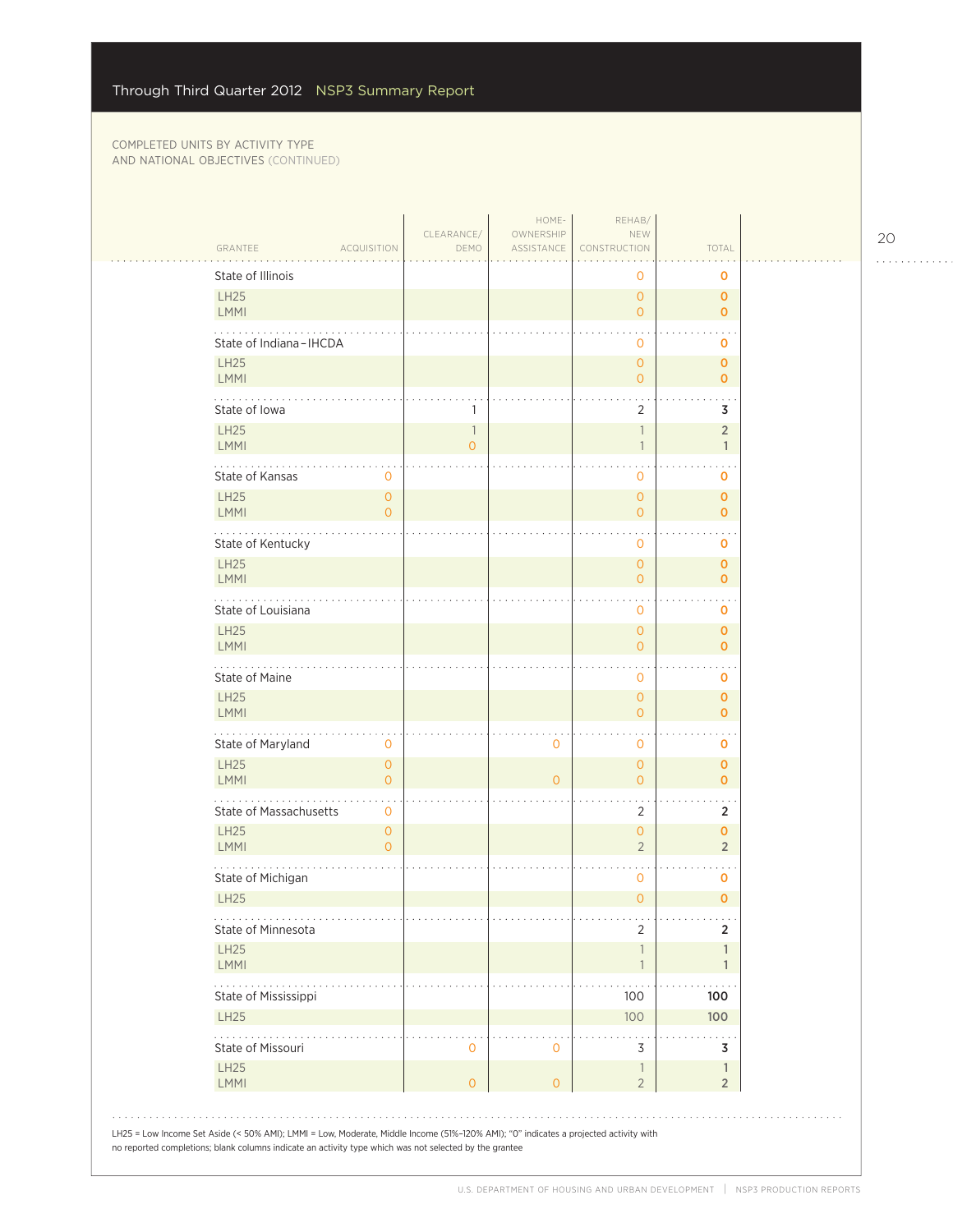$\mathcal{L}_{\mathcal{A}}$ 

| <b>LH25</b><br>LMMI                                                                           | GRANTEE<br><b>ACQUISITION</b><br>State of Montana | CLEARANCE/<br>DEMO  | OWNERSHIP<br>ASSISTANCE               | NEW<br>CONSTRUCTION                   | TOTAL                                     |
|-----------------------------------------------------------------------------------------------|---------------------------------------------------|---------------------|---------------------------------------|---------------------------------------|-------------------------------------------|
|                                                                                               |                                                   |                     |                                       |                                       |                                           |
|                                                                                               |                                                   |                     |                                       | 0                                     | 0                                         |
|                                                                                               |                                                   |                     |                                       | $\overline{0}$<br>$\overline{O}$      | 0<br>0                                    |
|                                                                                               | State of Nebraska                                 |                     |                                       | $\mathbf{O}$                          | 0                                         |
| <b>LH25</b><br>LMMI                                                                           |                                                   |                     |                                       | $\circ$<br>$\overline{O}$             | 0<br>0                                    |
|                                                                                               | .<br>State of Nevada                              |                     | 29                                    | $\mathbf{0}$                          | 29                                        |
| <b>LH25</b><br>LMMI                                                                           |                                                   |                     | 12<br>17                              | $\overline{O}$<br>$\overline{O}$      | 12<br>17                                  |
|                                                                                               | State of New Hampshire<br>$\mathbf{O}$            | $\overline{0}$      |                                       | 9                                     | 9                                         |
| <b>LH25</b><br>LMMI                                                                           | $\overline{O}$                                    | $\circ$             |                                       | $\overline{0}$<br>9                   | 0                                         |
|                                                                                               | $\overline{O}$<br>State of New Jersey             |                     |                                       |                                       | $\overline{9}$                            |
| <b>LH25</b>                                                                                   |                                                   |                     |                                       | $\mathbf 0$<br>$\overline{O}$         | 0<br>0                                    |
| LMMI<br>$\mathcal{L} \left( \mathcal{L} \right)$ , $\mathcal{L} \left( \mathcal{L} \right)$ , |                                                   |                     |                                       | $\overline{O}$                        | 0<br>$\ddot{\phantom{0}}$                 |
| <b>LH25</b>                                                                                   | State of New York                                 |                     |                                       | 0<br>$\mathbf{O}$                     | 0<br>0                                    |
| LMMI                                                                                          |                                                   |                     |                                       | $\overline{O}$                        | $\mathbf 0$<br>$\ddot{\phantom{0}}$       |
| <b>LH25</b>                                                                                   | State of North Carolina<br>1<br>1                 |                     | 0<br>0                                | $\mathbf 0$<br>$\overline{0}$         | 1<br>$\mathbf{1}$                         |
| LMMI                                                                                          | $\Omega$                                          |                     | $\Omega$                              | $\overline{O}$                        | $\overline{0}$                            |
|                                                                                               | .<br>State of North Dakota-<br><b>NDHFA</b>       |                     |                                       | $\mathbf 0$                           | 0                                         |
| <b>LH25</b><br>LMMI                                                                           |                                                   |                     |                                       | $\mathbf{O}$<br>$\Omega$              | 0<br>$\mathbf 0$                          |
|                                                                                               | State of Ohio                                     |                     |                                       | $\mathbf 0$                           | $\sim$ $\sim$<br>0                        |
| <b>LH25</b>                                                                                   |                                                   |                     |                                       | $\overline{O}$                        | $\mathbf 0$                               |
|                                                                                               | State of Oregon                                   |                     | $\overline{7}$                        | 22                                    | 29                                        |
| <b>LH25</b><br><b>LMMI</b>                                                                    |                                                   |                     |                                       | 19<br>3                               | 19<br>10                                  |
|                                                                                               | State of Pennsylvania<br>0                        |                     | 0                                     | $\mathbf 0$                           | 0                                         |
| LH25<br><b>LMMI</b>                                                                           | $\mathsf O$<br>$\overline{0}$                     |                     | $\mathsf{O}\xspace$<br>$\overline{O}$ | $\mathsf{O}\xspace$<br>$\overline{O}$ | $\overline{\mathbf{0}}$<br>$\mathbf 0$    |
| .                                                                                             | State of South Dakota                             | $\mathbf 0$         |                                       | $\mathbf 0$                           | $\ddotsc$<br>$\mathbf 0$                  |
| <b>LH25</b><br>LMMI                                                                           |                                                   | $\mathsf{O}\xspace$ |                                       | $\mathsf{O}\xspace$<br>$\overline{O}$ | $\overline{\mathbf{0}}$<br>$\overline{O}$ |

LH25 = Low Income Set Aside (< 50% AMI); LMMI = Low, Moderate, Middle Income (51%–120% AMI); "0" indicates a projected activity with no reported completions; blank columns indicate an activity type which was not selected by the grantee

21

. . . . . . . . . . . .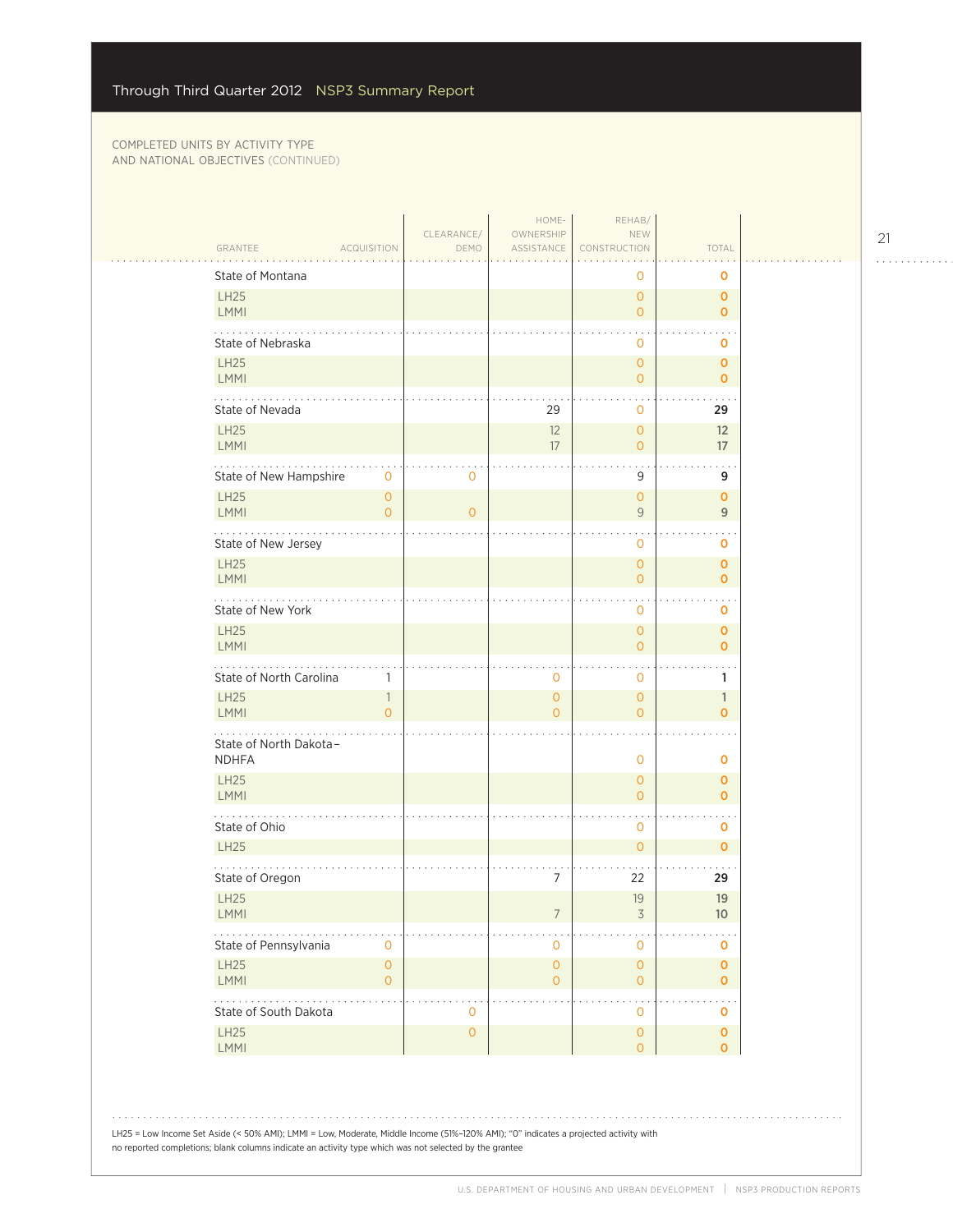| TOTAL<br>GRANTEE<br><b>ACQUISITION</b><br>ASSISTANCE<br>CONSTRUCTION<br>DEMO<br>State of Tennessee<br>0<br>0<br>LH25<br>$\overline{0}$<br>$\mathbf 0$<br>LMMI<br>$\overline{O}$<br>$\mathbf 0$<br>State of Texas-TDHCA<br>$\mathbf{O}$<br>o<br><b>LH25</b><br>$\overline{0}$<br>$\mathbf 0$<br>State of Utah<br>$\mathbf 0$<br>o<br>LH25<br>$\circ$<br>$\mathbf 0$<br><b>LMMI</b><br>$\overline{O}$<br>$\mathbf 0$<br>$\cdots$<br>$\ddot{\phantom{0}}$<br>State of Vermont<br>0<br>$12 \,$<br>$12 \overline{ }$<br>LH25<br>$\mathsf O$<br>$\mathbf 0$<br>LMMI<br>$\overline{O}$<br>12<br>12<br>$\sim$ $\sim$<br>$\mathbf{r}$<br>State of Virginia<br>0<br>$\mathbf{O}$<br>0<br>LH25<br>$\mathsf{O}\xspace$<br>$\mathsf O$<br>$\mathbf 0$<br>LMMI<br>$\overline{0}$<br>$\mathsf O$<br>$\mathbf 0$<br>.<br>State of Washington<br>14<br>14<br>$\mathbf{0}$<br>LH25<br>14<br>$\overline{0}$<br>14<br>LMMI<br>$\overline{O}$<br>$\overline{0}$<br>$\mathbf 0$<br>State of West Virginia<br>60<br>$\mathbf{0}$<br>60<br><b>LH25</b><br>$\circ$<br>$\mathbf 0$<br>LMMI<br>60<br>60<br>State of Wisconsin<br>$\mathbf 0$<br>$\mathbb{1}$<br>1<br>LH25<br>$\circ$<br>$\mathbf{O}$<br>LMMI<br>$\overline{O}$<br>$\overline{\phantom{a}}$<br>1<br>$\sim$ $\sim$<br>Stockton, CA<br>0<br>0<br>LH25<br>$\circ$<br>$\mathbf 0$<br>LMMI<br>$\circ$<br>$\mathbf 0$<br>$\sim$ $\sim$<br>Suffolk County, NY<br>$\mathbf{0}$<br>o<br>LH25<br>$\mathsf{O}\xspace$<br>$\pmb{0}$<br>LMMI<br>$\overline{O}$<br>$\overline{0}$<br>.<br>.<br>$\sim$ $\sim$<br>Sunrise, FL<br>0<br>$\mathsf{O}\xspace$<br>0<br>LH25<br>$\mathsf{O}\xspace$<br>$\mathsf{O}\xspace$<br>$\pmb{\mathsf{O}}$<br>$\overline{0}$<br><b>LMMI</b><br>$\mathsf{O}\xspace$<br>$\overline{\mathbf{0}}$<br>.<br>$\ddot{\phantom{a}}$<br>Surprise Town, AZ<br>$\mathsf 3$<br>$\mathsf{O}\xspace$<br>3<br>$\mathsf{O}\xspace$<br>LH25<br>$\bullet$<br>$\overline{0}$<br>LMMI<br>$\overline{3}$<br>$\overline{3}$<br>$\overline{O}$ |  | CLEARANCE/ | HOME-<br>OWNERSHIP | REHAB/<br>NEW |  |
|----------------------------------------------------------------------------------------------------------------------------------------------------------------------------------------------------------------------------------------------------------------------------------------------------------------------------------------------------------------------------------------------------------------------------------------------------------------------------------------------------------------------------------------------------------------------------------------------------------------------------------------------------------------------------------------------------------------------------------------------------------------------------------------------------------------------------------------------------------------------------------------------------------------------------------------------------------------------------------------------------------------------------------------------------------------------------------------------------------------------------------------------------------------------------------------------------------------------------------------------------------------------------------------------------------------------------------------------------------------------------------------------------------------------------------------------------------------------------------------------------------------------------------------------------------------------------------------------------------------------------------------------------------------------------------------------------------------------------------------------------------------------------------------------------------------------------------------------------------------------------------------------------------------------------------------------------------------------------|--|------------|--------------------|---------------|--|
|                                                                                                                                                                                                                                                                                                                                                                                                                                                                                                                                                                                                                                                                                                                                                                                                                                                                                                                                                                                                                                                                                                                                                                                                                                                                                                                                                                                                                                                                                                                                                                                                                                                                                                                                                                                                                                                                                                                                                                            |  |            |                    |               |  |
|                                                                                                                                                                                                                                                                                                                                                                                                                                                                                                                                                                                                                                                                                                                                                                                                                                                                                                                                                                                                                                                                                                                                                                                                                                                                                                                                                                                                                                                                                                                                                                                                                                                                                                                                                                                                                                                                                                                                                                            |  |            |                    |               |  |
|                                                                                                                                                                                                                                                                                                                                                                                                                                                                                                                                                                                                                                                                                                                                                                                                                                                                                                                                                                                                                                                                                                                                                                                                                                                                                                                                                                                                                                                                                                                                                                                                                                                                                                                                                                                                                                                                                                                                                                            |  |            |                    |               |  |
|                                                                                                                                                                                                                                                                                                                                                                                                                                                                                                                                                                                                                                                                                                                                                                                                                                                                                                                                                                                                                                                                                                                                                                                                                                                                                                                                                                                                                                                                                                                                                                                                                                                                                                                                                                                                                                                                                                                                                                            |  |            |                    |               |  |
|                                                                                                                                                                                                                                                                                                                                                                                                                                                                                                                                                                                                                                                                                                                                                                                                                                                                                                                                                                                                                                                                                                                                                                                                                                                                                                                                                                                                                                                                                                                                                                                                                                                                                                                                                                                                                                                                                                                                                                            |  |            |                    |               |  |
|                                                                                                                                                                                                                                                                                                                                                                                                                                                                                                                                                                                                                                                                                                                                                                                                                                                                                                                                                                                                                                                                                                                                                                                                                                                                                                                                                                                                                                                                                                                                                                                                                                                                                                                                                                                                                                                                                                                                                                            |  |            |                    |               |  |
|                                                                                                                                                                                                                                                                                                                                                                                                                                                                                                                                                                                                                                                                                                                                                                                                                                                                                                                                                                                                                                                                                                                                                                                                                                                                                                                                                                                                                                                                                                                                                                                                                                                                                                                                                                                                                                                                                                                                                                            |  |            |                    |               |  |
|                                                                                                                                                                                                                                                                                                                                                                                                                                                                                                                                                                                                                                                                                                                                                                                                                                                                                                                                                                                                                                                                                                                                                                                                                                                                                                                                                                                                                                                                                                                                                                                                                                                                                                                                                                                                                                                                                                                                                                            |  |            |                    |               |  |
|                                                                                                                                                                                                                                                                                                                                                                                                                                                                                                                                                                                                                                                                                                                                                                                                                                                                                                                                                                                                                                                                                                                                                                                                                                                                                                                                                                                                                                                                                                                                                                                                                                                                                                                                                                                                                                                                                                                                                                            |  |            |                    |               |  |
|                                                                                                                                                                                                                                                                                                                                                                                                                                                                                                                                                                                                                                                                                                                                                                                                                                                                                                                                                                                                                                                                                                                                                                                                                                                                                                                                                                                                                                                                                                                                                                                                                                                                                                                                                                                                                                                                                                                                                                            |  |            |                    |               |  |
|                                                                                                                                                                                                                                                                                                                                                                                                                                                                                                                                                                                                                                                                                                                                                                                                                                                                                                                                                                                                                                                                                                                                                                                                                                                                                                                                                                                                                                                                                                                                                                                                                                                                                                                                                                                                                                                                                                                                                                            |  |            |                    |               |  |
|                                                                                                                                                                                                                                                                                                                                                                                                                                                                                                                                                                                                                                                                                                                                                                                                                                                                                                                                                                                                                                                                                                                                                                                                                                                                                                                                                                                                                                                                                                                                                                                                                                                                                                                                                                                                                                                                                                                                                                            |  |            |                    |               |  |
|                                                                                                                                                                                                                                                                                                                                                                                                                                                                                                                                                                                                                                                                                                                                                                                                                                                                                                                                                                                                                                                                                                                                                                                                                                                                                                                                                                                                                                                                                                                                                                                                                                                                                                                                                                                                                                                                                                                                                                            |  |            |                    |               |  |
|                                                                                                                                                                                                                                                                                                                                                                                                                                                                                                                                                                                                                                                                                                                                                                                                                                                                                                                                                                                                                                                                                                                                                                                                                                                                                                                                                                                                                                                                                                                                                                                                                                                                                                                                                                                                                                                                                                                                                                            |  |            |                    |               |  |
|                                                                                                                                                                                                                                                                                                                                                                                                                                                                                                                                                                                                                                                                                                                                                                                                                                                                                                                                                                                                                                                                                                                                                                                                                                                                                                                                                                                                                                                                                                                                                                                                                                                                                                                                                                                                                                                                                                                                                                            |  |            |                    |               |  |
|                                                                                                                                                                                                                                                                                                                                                                                                                                                                                                                                                                                                                                                                                                                                                                                                                                                                                                                                                                                                                                                                                                                                                                                                                                                                                                                                                                                                                                                                                                                                                                                                                                                                                                                                                                                                                                                                                                                                                                            |  |            |                    |               |  |
|                                                                                                                                                                                                                                                                                                                                                                                                                                                                                                                                                                                                                                                                                                                                                                                                                                                                                                                                                                                                                                                                                                                                                                                                                                                                                                                                                                                                                                                                                                                                                                                                                                                                                                                                                                                                                                                                                                                                                                            |  |            |                    |               |  |
|                                                                                                                                                                                                                                                                                                                                                                                                                                                                                                                                                                                                                                                                                                                                                                                                                                                                                                                                                                                                                                                                                                                                                                                                                                                                                                                                                                                                                                                                                                                                                                                                                                                                                                                                                                                                                                                                                                                                                                            |  |            |                    |               |  |
|                                                                                                                                                                                                                                                                                                                                                                                                                                                                                                                                                                                                                                                                                                                                                                                                                                                                                                                                                                                                                                                                                                                                                                                                                                                                                                                                                                                                                                                                                                                                                                                                                                                                                                                                                                                                                                                                                                                                                                            |  |            |                    |               |  |
|                                                                                                                                                                                                                                                                                                                                                                                                                                                                                                                                                                                                                                                                                                                                                                                                                                                                                                                                                                                                                                                                                                                                                                                                                                                                                                                                                                                                                                                                                                                                                                                                                                                                                                                                                                                                                                                                                                                                                                            |  |            |                    |               |  |
|                                                                                                                                                                                                                                                                                                                                                                                                                                                                                                                                                                                                                                                                                                                                                                                                                                                                                                                                                                                                                                                                                                                                                                                                                                                                                                                                                                                                                                                                                                                                                                                                                                                                                                                                                                                                                                                                                                                                                                            |  |            |                    |               |  |
|                                                                                                                                                                                                                                                                                                                                                                                                                                                                                                                                                                                                                                                                                                                                                                                                                                                                                                                                                                                                                                                                                                                                                                                                                                                                                                                                                                                                                                                                                                                                                                                                                                                                                                                                                                                                                                                                                                                                                                            |  |            |                    |               |  |
|                                                                                                                                                                                                                                                                                                                                                                                                                                                                                                                                                                                                                                                                                                                                                                                                                                                                                                                                                                                                                                                                                                                                                                                                                                                                                                                                                                                                                                                                                                                                                                                                                                                                                                                                                                                                                                                                                                                                                                            |  |            |                    |               |  |
|                                                                                                                                                                                                                                                                                                                                                                                                                                                                                                                                                                                                                                                                                                                                                                                                                                                                                                                                                                                                                                                                                                                                                                                                                                                                                                                                                                                                                                                                                                                                                                                                                                                                                                                                                                                                                                                                                                                                                                            |  |            |                    |               |  |
|                                                                                                                                                                                                                                                                                                                                                                                                                                                                                                                                                                                                                                                                                                                                                                                                                                                                                                                                                                                                                                                                                                                                                                                                                                                                                                                                                                                                                                                                                                                                                                                                                                                                                                                                                                                                                                                                                                                                                                            |  |            |                    |               |  |
|                                                                                                                                                                                                                                                                                                                                                                                                                                                                                                                                                                                                                                                                                                                                                                                                                                                                                                                                                                                                                                                                                                                                                                                                                                                                                                                                                                                                                                                                                                                                                                                                                                                                                                                                                                                                                                                                                                                                                                            |  |            |                    |               |  |
|                                                                                                                                                                                                                                                                                                                                                                                                                                                                                                                                                                                                                                                                                                                                                                                                                                                                                                                                                                                                                                                                                                                                                                                                                                                                                                                                                                                                                                                                                                                                                                                                                                                                                                                                                                                                                                                                                                                                                                            |  |            |                    |               |  |
|                                                                                                                                                                                                                                                                                                                                                                                                                                                                                                                                                                                                                                                                                                                                                                                                                                                                                                                                                                                                                                                                                                                                                                                                                                                                                                                                                                                                                                                                                                                                                                                                                                                                                                                                                                                                                                                                                                                                                                            |  |            |                    |               |  |

LH25 = Low Income Set Aside (< 50% AMI); LMMI = Low, Moderate, Middle Income (51%–120% AMI); "0" indicates a projected activity with no reported completions; blank columns indicate an activity type which was not selected by the grantee

22

. . . . . . . . . . . .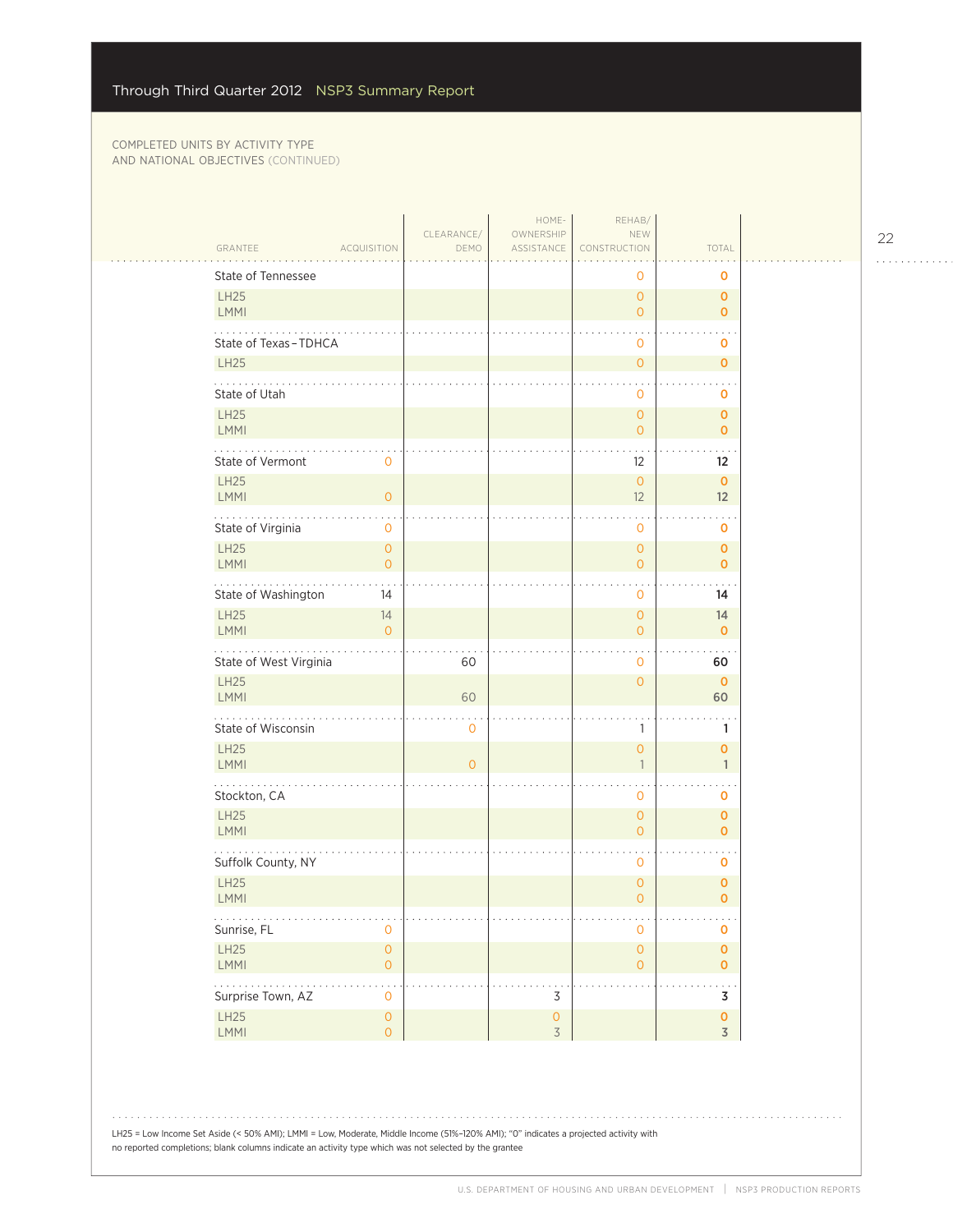| Tamarac, FL<br>0<br>0<br>0<br>LH25<br>$\mathsf{O}\xspace$<br>$\mathbf{O}$<br>$\pmb{\mathsf{O}}$<br><b>LMMI</b><br>$\overline{0}$<br>$\overline{O}$<br>$\overline{0}$<br>Tampa, FL<br>$\mathbf 0$<br>0<br>0<br><b>LH25</b><br>$\mathsf{O}$<br>$\mathbf 0$<br><b>LMMI</b><br>$\overline{O}$<br>$\overline{0}$<br>$\overline{0}$<br>Titusville, FL<br>1<br>1<br>LH25<br>$\mathbb{1}$<br>$\mathbb{1}$<br>LMMI<br>0<br>0<br>Toledo, OH<br>0<br>1<br>1<br>LH25<br>0<br>0<br><b>LMMI</b><br>$\circ$<br>$\overline{\phantom{a}}$<br>$\mathbf{1}$<br>Trumbull County, OH<br>$\mathbf 0$<br>0<br>0<br><b>LH25</b><br>$\mathsf{O}\xspace$<br>$\mathbf 0$<br><b>LMMI</b><br>$\Omega$<br>$\overline{O}$<br>.<br>Tulare County, CA<br>0<br>0<br>LH25<br>$\mathsf{O}\xspace$<br>0<br>Union County, NJ<br>0<br>0<br><b>LH25</b><br>$\overline{O}$<br>$\overline{O}$<br>Vallejo, CA<br>0<br>0<br>0<br>LH25<br>$\overline{O}$<br>$\mathbf 0$<br><b>LMMI</b><br>$\overline{O}$<br>$\overline{O}$<br>$\overline{0}$<br>Victorville, CA<br>$\mathbf 0$<br>$\mathbf 0$<br>$\mathbf 0$<br>0<br>0<br>LH25<br>$\mathsf{O}\xspace$<br>$\mathbf{O}$<br>$\mathbf{O}$<br>$\mathsf{O}\xspace$<br>$\mathbf 0$<br><b>LMMI</b><br>$\overline{0}$<br>$\overline{0}$<br>$\overline{0}$<br>Volusia County, FL<br>1<br>1<br><b>LH25</b><br>$\overline{0}$<br>0<br>LMMI<br>$\mathbf{1}$<br>$\mathbf{1}$<br>Warren, MI<br>6<br>6<br>0<br>LH25<br>0<br>0<br>LMMI<br>6<br>$\mathsf{O}\xspace$<br>6<br>Washington, DC<br>7<br>$\mathbf 0$<br>0<br>7<br>LH25<br>$\mathbf{O}$<br>0<br>LMMI<br>$\overline{O}$<br>7<br>$\overline{7}$<br>$\cdot$ |
|----------------------------------------------------------------------------------------------------------------------------------------------------------------------------------------------------------------------------------------------------------------------------------------------------------------------------------------------------------------------------------------------------------------------------------------------------------------------------------------------------------------------------------------------------------------------------------------------------------------------------------------------------------------------------------------------------------------------------------------------------------------------------------------------------------------------------------------------------------------------------------------------------------------------------------------------------------------------------------------------------------------------------------------------------------------------------------------------------------------------------------------------------------------------------------------------------------------------------------------------------------------------------------------------------------------------------------------------------------------------------------------------------------------------------------------------------------------------------------------------------------------------------------------------------------------------------------------------------|
|                                                                                                                                                                                                                                                                                                                                                                                                                                                                                                                                                                                                                                                                                                                                                                                                                                                                                                                                                                                                                                                                                                                                                                                                                                                                                                                                                                                                                                                                                                                                                                                                    |
|                                                                                                                                                                                                                                                                                                                                                                                                                                                                                                                                                                                                                                                                                                                                                                                                                                                                                                                                                                                                                                                                                                                                                                                                                                                                                                                                                                                                                                                                                                                                                                                                    |
|                                                                                                                                                                                                                                                                                                                                                                                                                                                                                                                                                                                                                                                                                                                                                                                                                                                                                                                                                                                                                                                                                                                                                                                                                                                                                                                                                                                                                                                                                                                                                                                                    |
|                                                                                                                                                                                                                                                                                                                                                                                                                                                                                                                                                                                                                                                                                                                                                                                                                                                                                                                                                                                                                                                                                                                                                                                                                                                                                                                                                                                                                                                                                                                                                                                                    |
|                                                                                                                                                                                                                                                                                                                                                                                                                                                                                                                                                                                                                                                                                                                                                                                                                                                                                                                                                                                                                                                                                                                                                                                                                                                                                                                                                                                                                                                                                                                                                                                                    |
|                                                                                                                                                                                                                                                                                                                                                                                                                                                                                                                                                                                                                                                                                                                                                                                                                                                                                                                                                                                                                                                                                                                                                                                                                                                                                                                                                                                                                                                                                                                                                                                                    |
|                                                                                                                                                                                                                                                                                                                                                                                                                                                                                                                                                                                                                                                                                                                                                                                                                                                                                                                                                                                                                                                                                                                                                                                                                                                                                                                                                                                                                                                                                                                                                                                                    |
|                                                                                                                                                                                                                                                                                                                                                                                                                                                                                                                                                                                                                                                                                                                                                                                                                                                                                                                                                                                                                                                                                                                                                                                                                                                                                                                                                                                                                                                                                                                                                                                                    |
|                                                                                                                                                                                                                                                                                                                                                                                                                                                                                                                                                                                                                                                                                                                                                                                                                                                                                                                                                                                                                                                                                                                                                                                                                                                                                                                                                                                                                                                                                                                                                                                                    |
|                                                                                                                                                                                                                                                                                                                                                                                                                                                                                                                                                                                                                                                                                                                                                                                                                                                                                                                                                                                                                                                                                                                                                                                                                                                                                                                                                                                                                                                                                                                                                                                                    |
|                                                                                                                                                                                                                                                                                                                                                                                                                                                                                                                                                                                                                                                                                                                                                                                                                                                                                                                                                                                                                                                                                                                                                                                                                                                                                                                                                                                                                                                                                                                                                                                                    |
|                                                                                                                                                                                                                                                                                                                                                                                                                                                                                                                                                                                                                                                                                                                                                                                                                                                                                                                                                                                                                                                                                                                                                                                                                                                                                                                                                                                                                                                                                                                                                                                                    |
|                                                                                                                                                                                                                                                                                                                                                                                                                                                                                                                                                                                                                                                                                                                                                                                                                                                                                                                                                                                                                                                                                                                                                                                                                                                                                                                                                                                                                                                                                                                                                                                                    |
|                                                                                                                                                                                                                                                                                                                                                                                                                                                                                                                                                                                                                                                                                                                                                                                                                                                                                                                                                                                                                                                                                                                                                                                                                                                                                                                                                                                                                                                                                                                                                                                                    |
|                                                                                                                                                                                                                                                                                                                                                                                                                                                                                                                                                                                                                                                                                                                                                                                                                                                                                                                                                                                                                                                                                                                                                                                                                                                                                                                                                                                                                                                                                                                                                                                                    |
|                                                                                                                                                                                                                                                                                                                                                                                                                                                                                                                                                                                                                                                                                                                                                                                                                                                                                                                                                                                                                                                                                                                                                                                                                                                                                                                                                                                                                                                                                                                                                                                                    |
|                                                                                                                                                                                                                                                                                                                                                                                                                                                                                                                                                                                                                                                                                                                                                                                                                                                                                                                                                                                                                                                                                                                                                                                                                                                                                                                                                                                                                                                                                                                                                                                                    |
|                                                                                                                                                                                                                                                                                                                                                                                                                                                                                                                                                                                                                                                                                                                                                                                                                                                                                                                                                                                                                                                                                                                                                                                                                                                                                                                                                                                                                                                                                                                                                                                                    |
|                                                                                                                                                                                                                                                                                                                                                                                                                                                                                                                                                                                                                                                                                                                                                                                                                                                                                                                                                                                                                                                                                                                                                                                                                                                                                                                                                                                                                                                                                                                                                                                                    |
|                                                                                                                                                                                                                                                                                                                                                                                                                                                                                                                                                                                                                                                                                                                                                                                                                                                                                                                                                                                                                                                                                                                                                                                                                                                                                                                                                                                                                                                                                                                                                                                                    |
|                                                                                                                                                                                                                                                                                                                                                                                                                                                                                                                                                                                                                                                                                                                                                                                                                                                                                                                                                                                                                                                                                                                                                                                                                                                                                                                                                                                                                                                                                                                                                                                                    |
|                                                                                                                                                                                                                                                                                                                                                                                                                                                                                                                                                                                                                                                                                                                                                                                                                                                                                                                                                                                                                                                                                                                                                                                                                                                                                                                                                                                                                                                                                                                                                                                                    |
|                                                                                                                                                                                                                                                                                                                                                                                                                                                                                                                                                                                                                                                                                                                                                                                                                                                                                                                                                                                                                                                                                                                                                                                                                                                                                                                                                                                                                                                                                                                                                                                                    |
| Washoe County, NV<br>0<br>0                                                                                                                                                                                                                                                                                                                                                                                                                                                                                                                                                                                                                                                                                                                                                                                                                                                                                                                                                                                                                                                                                                                                                                                                                                                                                                                                                                                                                                                                                                                                                                        |
| LH25<br>$\mathsf{O}\xspace$<br>0                                                                                                                                                                                                                                                                                                                                                                                                                                                                                                                                                                                                                                                                                                                                                                                                                                                                                                                                                                                                                                                                                                                                                                                                                                                                                                                                                                                                                                                                                                                                                                   |